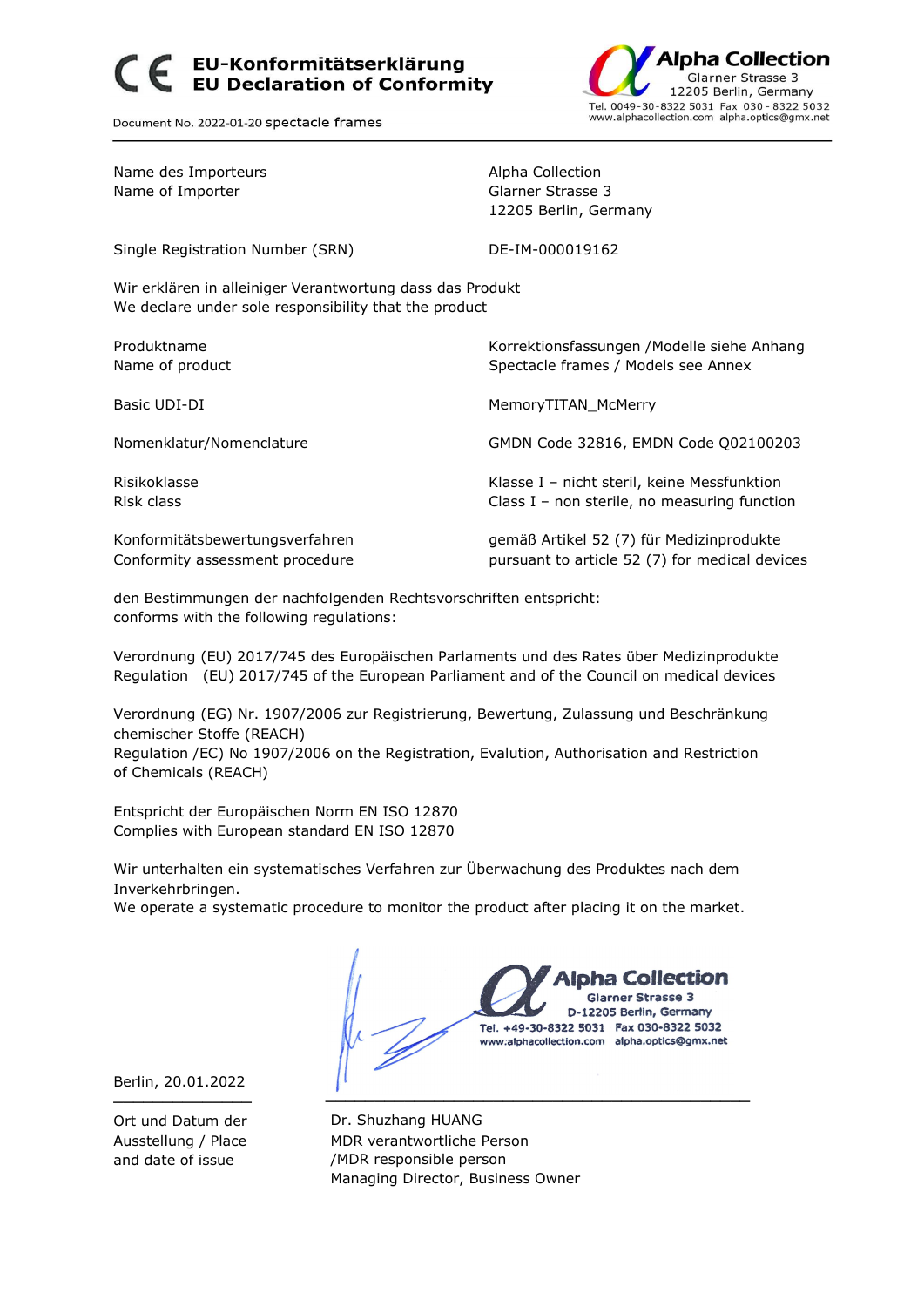## CE EU-Konformitätserklärung<br>CE EU Declaration of Conformity

Document No. 2022-01-20 spectacle frames



| <b>Anhang / Annex</b> |                        |                    | <b>Basic UDI-DI: MemoryTITAN McMerry</b> |
|-----------------------|------------------------|--------------------|------------------------------------------|
| Marke / Brand         | Modell / Model         | Rand / Rim         | <b>Material</b>                          |
| McMerry               | 8204 49-17-146 C1      | Vollrand /full rim | Kunststoff / Plastic                     |
| McMerry               | 8204 49-17-146 C3      | Vollrand /full rim | Kunststoff / Plastic                     |
| McMerry               | 8204 49-17-146 C4      | Vollrand /full rim | Kunststoff /Plastic                      |
| McMerry               | 8204 49-17-146 C5      | Vollrand /full rim | Kunststoff / Plastic                     |
| McMerry               | 90203 52-16-138 C151   | Vollrand /full rim | Kunststoff /Plastic                      |
| McMerry               | 90203 52-16-138 C152   | Vollrand /full rim | Kunststoff /Plastic                      |
| McMerry               | 90203 52-16-138 C09-1  | Vollrand /full rim | Kunststoff /Plastic                      |
| McMerry               | 90203 52-16-138 C09-18 | Vollrand /full rim | Kunststoff /Plastic                      |
| McMerry               | 90203 52-16-138 C09-22 | Vollrand /full rim | Kunststoff /Plastic                      |
| McMerry               | CK7601 44-15-130 C155  | Vollrand /full rim | Kunststoff / Plastic                     |
| McMerry               | CK7601 44-15-130 C187  | Vollrand /full rim | Kunststoff / Plastic                     |
| McMerry               | CK7601 44-15-130 C214  | Vollrand /full rim | Kunststoff / Plastic                     |
| McMerry               | CK7601 44-15-130 C88   | Vollrand /full rim | Kunststoff /Plastic                      |
| McMerry               | CK7602 46-16-130 C155  | Vollrand /full rim | Kunststoff /Plastic                      |
| McMerry               | CK7602 46-16-130 C176  | Vollrand /full rim | Kunststoff /Plastic                      |
| McMerry               | CK7602 46-16-130 C189  | Vollrand /full rim | Kunststoff /Plastic                      |
| McMerry               | CK7602 46-16-130 C94   | Vollrand /full rim | Kunststoff /Plastic                      |
| McMerry               | CK7603 47-16-130 C119  | Vollrand /full rim | Kunststoff / Plastic                     |
| McMerry               | CK7603 47-16-130 C180  | Vollrand /full rim | Kunststoff / Plastic                     |
| McMerry               | CK7603 47-16-130 C182  | Vollrand /full rim | Kunststoff /Plastic                      |
| McMerry               | CK7603 47-16-130 C81   | Vollrand /full rim | Kunststoff / Plastic                     |
| <b>MemoryTITAN</b>    | K01 40-18-120 C83      | Vollrand /full rim | Metall / matal                           |
| MemoryTITAN           | K01 40-18-120 C74      | Vollrand /full rim | Metall /matal                            |
| MemoryTITAN           | K01 40-18-120 C80      | Vollrand /full rim | Metall /matal                            |
| MemoryTITAN           | K301 40-18-120 C74     | Vollrand /full rim | Metall /matal                            |
| MemoryTITAN           | K301 40-18-120 C80     | Vollrand /full rim | Metall /matal                            |
| MemoryTITAN           | K301 40-18-120 C82     | Vollrand /full rim | Metall /matal                            |
| MemoryTITAN           | K02 42-18-130 C82      | Vollrand /full rim | Metall /matal                            |
| MemoryTITAN           | K02 42-18-130 C81      | Vollrand /full rim | Metall /matal                            |
| MemoryTITAN           | K02 42-18-130 C80      | Vollrand /full rim | Metall /matal                            |
| MemoryTITAN           | K03 42-18-125 C74      | Vollrand /full rim | Metall /matal                            |
| MemoryTITAN           | K03 42-18-125 C8       | Vollrand /full rim | Metall /matal                            |
| MemoryTITAN           | K03 42-18-125 C80      | Vollrand /full rim | Metall /matal                            |
| MemoryTITAN           | K03 42-18-125 C83      | Vollrand /full rim | Metall /matal                            |
| MemoryTITAN           | K04 44-18-130 C74      | Vollrand /full rim | Metall /matal                            |
| MemoryTITAN           | K04 44-18-130 C80      | Vollrand /full rim | Metall /matal                            |
| MemoryTITAN           | K04 44-18-130 C81      | Vollrand /full rim | Metall /matal                            |
| MemoryTITAN           | K04 44-18-130 C82      | Vollrand /full rim | Metall /matal                            |
| MemoryTITAN           | K06 45-18-130 C82      | Vollrand /full rim | Metall /matal                            |
| MemoryTITAN           | K06 45-18-130 C76      | Vollrand /full rim | Metall /matal                            |
| MemoryTITAN           | K06 45-18-130 C4       | Vollrand /full rim | Metall /matal                            |
| MemoryTITAN           | K07 37-18-120 C76      | Vollrand /full rim | Metall /matal                            |
| MemoryTITAN           | K07 37-18-120 C80      | Vollrand /full rim | Metall /matal                            |
| MemoryTITAN           | K07 37-18-120 C82      | Vollrand /full rim | Metall /matal                            |
| MemoryTITAN           | K104 44-18-130 C74     | Vollrand /full rim | Metall /matal                            |
| MemoryTITAN           | K104 44-18-130 C80     | Vollrand /full rim | Metall /matal                            |
| MemoryTITAN           | K104 44-18-130 C82     | Vollrand /full rim | Metall /matal                            |
| MemoryTITAN           | K105 42-20-130 C80     | Vollrand /full rim | Metall /matal                            |
| MemoryTITAN           | K105 42-20-130 C81     | Vollrand /full rim | Metall /matal                            |
| MemoryTITAN           | K105 41-19-130 C82     | Vollrand /full rim | Metall /matal                            |
| MemoryTITAN           | K108 44-18-130 C4      | Vollrand /full rim | Metall /matal                            |
| MemoryTITAN           | K108 44-18-130 C8      | Vollrand /full rim | Metall /matal                            |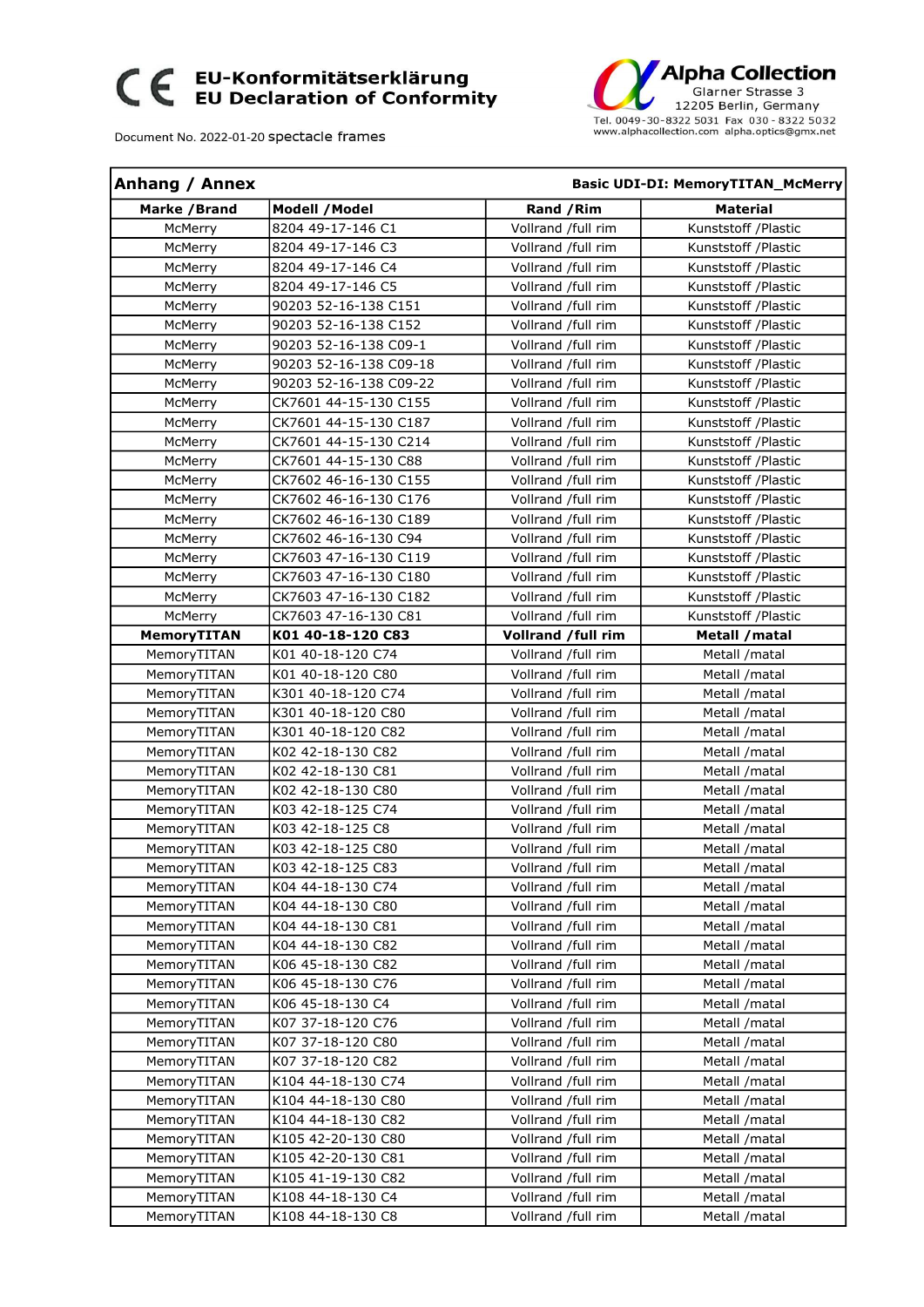| MemoryTITAN<br>K108 44-18-130 C82<br>Vollrand /full rim                    | Metall /matal              |
|----------------------------------------------------------------------------|----------------------------|
| K09 42-18-125 C3<br>Vollrand /full rim<br>MemoryTITAN                      | Metall /matal              |
| MemoryTITAN<br>K09 42-18-125 C4<br>Vollrand /full rim                      | Metall /matal              |
| Vollrand /full rim<br>MemoryTITAN<br>K09 42-18-125 C8                      | Metall /matal              |
| K09 42-18-125 C82<br>Vollrand /full rim<br>MemoryTITAN                     | Metall /matal              |
| K10 40-18-125 C3<br>Vollrand /full rim<br>MemoryTITAN                      | Metall /matal              |
| K10 40-18-125 C8<br>MemoryTITAN<br>Vollrand /full rim                      | Metall /matal              |
| K10 40-18-125 C80<br>MemoryTITAN<br>Vollrand /full rim                     | Metall /matal              |
| K10 40-18-125 C82<br>Vollrand /full rim<br>MemoryTITAN                     | Metall /matal              |
| MemoryTITAN<br>K11 42-19-130 C74<br>Vollrand /full rim                     | Metall /matal              |
| K11 42-19-130 C8<br>Vollrand /full rim                                     | Metall /matal              |
| MemoryTITAN<br>K11 42-19-130 C80<br>MemoryTITAN<br>Vollrand /full rim      |                            |
|                                                                            | Metall /matal              |
| MemoryTITAN<br>K11 42-19-130 C82<br>Vollrand /full rim                     | Metall /matal              |
| K12 37-18-125 C74<br>Vollrand /full rim<br>MemoryTITAN                     | Metall /matal              |
| MemoryTITAN<br>K12 37-18-125 C80<br>Vollrand /full rim                     | Metall /matal              |
| MemoryTITAN<br>K12 37-18-125 C82<br>Vollrand /full rim                     | Metall /matal              |
| MemoryTITAN<br>K201 42-18-125 C4<br>Vollrand /full rim                     | Metall /matal              |
| K201 42-18-125 C80<br>Vollrand /full rim<br>MemoryTITAN                    | Metall /matal              |
| K201 42-18-125 C74<br>Vollrand /full rim<br>MemoryTITAN                    | Metall /matal              |
| K201 42-18-125 C82<br>Vollrand /full rim<br>MemoryTITAN                    | Metall /matal              |
| K203 42-18-125 C74<br>Vollrand /full rim<br>MemoryTITAN                    | Metall /matal              |
| K203 42-18-125 C8<br>Vollrand /full rim<br>MemoryTITAN                     | Metall /matal              |
| K203 42-18-125 C80<br>Vollrand /full rim<br>MemoryTITAN                    | Metall /matal              |
| K203 42-18-125 C83<br>Vollrand /full rim<br>MemoryTITAN                    | Metall /matal              |
| K207 44-18-130 C3<br>MemoryTITAN<br>Vollrand /full rim                     | Metall /matal              |
| K207 44-18-130 C74<br>Vollrand /full rim<br>MemoryTITAN                    | Metall /matal              |
| K207 44-18-130 C80<br>Vollrand /full rim<br>MemoryTITAN                    | Metall /matal              |
|                                                                            | Metall /matal              |
| MemoryTITAN<br>K207 44-18-130 C83                                          |                            |
| Vollrand /full rim                                                         |                            |
| Vollrand /full rim<br>MemoryTITAN<br>K301 40-18-120 C83                    | Metall /matal              |
| K301 40-18-120 C74<br>Vollrand /full rim<br>MemoryTITAN                    | Metall /matal              |
| K301 40-18-120 C80<br>MemoryTITAN<br>Vollrand /full rim<br><b>McMerry</b>  | Metall /matal              |
| K3501 45-18-132 C17<br>Vollrand /full rim<br>Vollrand /full rim<br>McMerry | <b>Kunststoff /Plastic</b> |
| K3501 45-18-132 C18                                                        | Kunststoff /Plastic        |
| K3501 45-18-132 C19<br>McMerry<br>Vollrand /full rim                       | Kunststoff /Plastic        |
| K3502 46-17-130 C15<br>Vollrand /full rim<br>McMerry                       | Kunststoff /Plastic        |
| K3502 46-17-130 C16<br>Vollrand /full rim<br>McMerry                       | Kunststoff /Plastic        |
| K3502 46-17-130 C20<br>Vollrand /full rim<br>McMerry                       | Kunststoff /Plastic        |
| K3502 46-17-130 C84<br>Vollrand /full rim<br>McMerry                       | Kunststoff /Plastic        |
| K3503 47-18-130 C15<br>Vollrand /full rim<br>McMerry                       | Kunststoff /Plastic        |
| K3503 47-18-130 C17<br>Vollrand /full rim<br>McMerry                       | Kunststoff /Plastic        |
| Vollrand /full rim<br>McMerry<br>K3503 47-18-130 C18                       | Kunststoff /Plastic        |
| Vollrand /full rim<br>McMerry<br>K3503 47-18-130 C4                        | Kunststoff /Plastic        |
| K3503 47-18-130 C82<br>McMerry<br>Vollrand /full rim                       | Kunststoff /Plastic        |
| K3504 49-17-135 C16<br>Vollrand /full rim<br>McMerry                       | Kunststoff /Plastic        |
| McMerry<br>K3504 49-17-135 C17<br>Vollrand /full rim                       | Kunststoff /Plastic        |
| K3504 49-17-135 C20<br>Vollrand /full rim<br>McMerry                       | Kunststoff /Plastic        |
| K3504 49-17-135 C4<br>Vollrand /full rim<br>McMerry                        | Kunststoff /Plastic        |
| K3505 42-18-132 C16<br>Vollrand /full rim<br>McMerry                       | Kunststoff /Plastic        |
| K3505 42-18-132 C18<br>Vollrand /full rim<br>McMerry                       | Kunststoff /Plastic        |
| Vollrand /full rim<br>McMerry<br>K3505 42-18-132 C35                       | Kunststoff /Plastic        |
| K3601 45-18-132 C17<br>Vollrand /full rim<br>McMerry                       | Kunststoff /Plastic        |
| Vollrand /full rim<br>K3601 45-18-132 C18<br>McMerry                       | Kunststoff /Plastic        |
| Vollrand /full rim<br>McMerry<br>K3601 45-18-132 C19                       | Kunststoff /Plastic        |
| Vollrand /full rim<br><b>McMerry</b><br>LupFrame_50-17-150 C1              | Metall / matal             |
| LupFrame_50-17-150 C16<br>Vollrand /full rim<br>McMerry                    | Metall /matal              |
| LupFrame_50-17-150 C29<br>Vollrand /full rim<br>McMerry                    | Metall /matal              |
| McMerry<br>LupFrame_52-17-150 C1<br>Vollrand /full rim                     | Metall /matal              |
| McMerry<br>LupFrame_52-17-150 C16<br>Vollrand /full rim                    | Metall /matal              |
| LupFrame_52-17-150 C29<br>Vollrand /full rim<br>McMerry                    | Metall /matal              |
| LupFrame_54-17-150 C1<br>Vollrand /full rim<br>McMerry                     | Metall /matal              |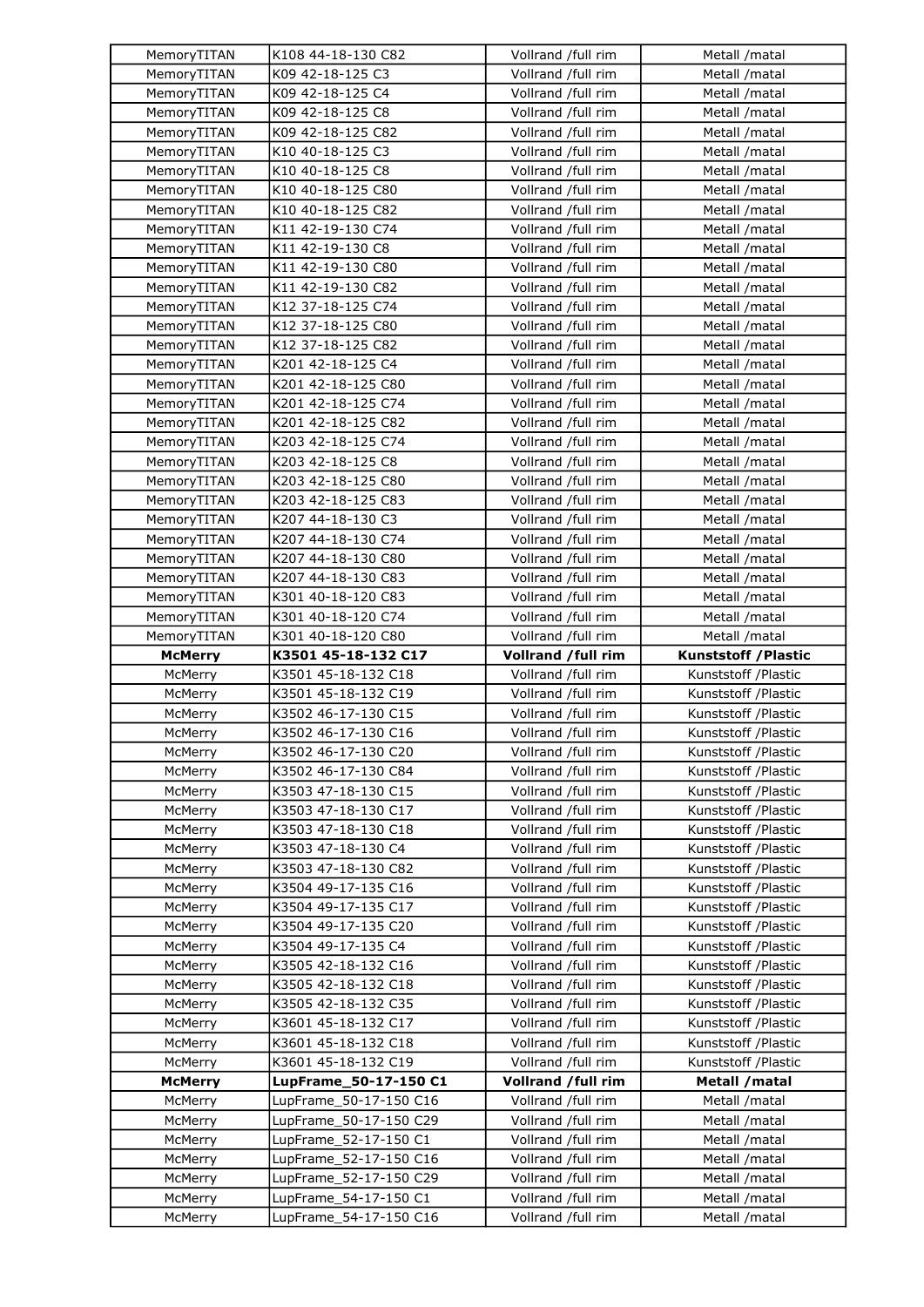| McMerry        | LupFrame_54-17-150 C29 | Vollrand /full rim | Metall /matal               |
|----------------|------------------------|--------------------|-----------------------------|
| <b>McMerry</b> | M101 56-19-145 C1      | Vollrand /full rim | Metall / matal              |
| McMerry        | M101 56-19-145 C2      | Vollrand /full rim | Metall /matal               |
| McMerry        | M101 56-19-145 C6      | Vollrand /full rim | Metall /matal               |
| McMerry        | M102 54-19-140 C1      | Vollrand /full rim | Metall /matal               |
| McMerry        | M102 54-19-140 C2      | Vollrand /full rim | Metall /matal               |
| McMerry        | M102 54-19-140 C6      | Vollrand /full rim | Metall /matal               |
| McMerry        | M103 53-19-145 C1      | Vollrand /full rim | Metall / matal              |
| McMerry        | M103 53-19-140 C2      | Vollrand /full rim | Metall /matal               |
| McMerry        | M103 53-19-145 C6      | Vollrand /full rim | Metall /matal               |
| McMerry        | M104 49-19-135 C4      | Vollrand /full rim | Metall /matal               |
| McMerry        | M104 49-19-135 C6      | Vollrand /full rim | Metall /matal               |
| McMerry        | M104 49-19-135 C61     | Vollrand /full rim | Metall /matal               |
| McMerry        | M105 52-19-140 C4      | Vollrand /full rim | Metall /matal               |
| McMerry        | M105 52-19-140 C6      | Vollrand /full rim |                             |
|                |                        |                    | Metall /matal               |
| McMerry        | M105 52-19-140 C61     | Vollrand /full rim | Metall /matal               |
| McMerry        | M106 54-19-140 C4      | Vollrand /full rim | Metall /matal               |
| McMerry        | M106 54-19-140 C6      | Vollrand /full rim | Metall /matal               |
| McMerry        | M106 54-19-140 C61     | Vollrand /full rim | Metall /matal               |
| McMerry        | M107 53-19-138 C4      | Halbrand /half rim | Metall /matal               |
| McMerry        | M107 53-19-138 C6      | Halbrand /half rim | Metall /matal               |
| McMerry        | M107 53-19-138 C61     | Halbrand /half rim | Metall /matal               |
| McMerry        | M108 52-19-140 C4      | Vollrand /full rim | Metall /matal               |
| McMerry        | M108 52-19-140 C6      | Vollrand /full rim | Metall /matal               |
| McMerry        | M108 52-19-140 C61     | Vollrand /full rim | Metall /matal               |
| McMerry        | M109 50-19-135 C4      | Vollrand /full rim | Metall /matal               |
| McMerry        | M109 50-19-135 C6      | Vollrand /full rim | Metall /matal               |
| McMerry        | M109 50-19-135 C61     | Vollrand /full rim | Metall /matal               |
| McMerry        | M110 54-19-140 C1      | Vollrand /full rim | Metall /matal               |
| McMerry        | M110 54-19-140 C2      | Vollrand /full rim | Metall /matal               |
| McMerry        | M110 54-19-140 C6      | Vollrand /full rim | Metall /matal               |
| McMerry        | M111 49-21-145 C4      | Halbrand /half rim | Metall /matal               |
| McMerry        | M111 49-21-145 C6      | Halbrand /half rim | Metall /matal               |
| McMerry        | M111 49-21-145 C61     | Halbrand /half rim | Metall /matal               |
| McMerry        | M112 51-21-145 C1      | Halbrand /half rim | Metall /matal               |
| McMerry        | M112 51-21-145 C4      | Halbrand /half rim | Metall /matal               |
| McMerry        | M112 51-21-145 C6      | Halbrand /half rim | Metall /matal               |
| McMerry        | M112 51-21-145 C61     | Halbrand /half rim | Metall /matal               |
| McMerry        | M113 49-17-135 C1      | Vollrand /full rim | Metall / matal              |
| McMerry        | M113 49-17-135 C26     | Vollrand /full rim | Metall /matal               |
| McMerry        | M113 49-17-135 C61     | Vollrand /full rim | Metall /matal               |
| McMerry        | M114 52-17-140 C1      | Vollrand /full rim | Metall /matal               |
| McMerry        | M114 52-17-140 C26     | Vollrand /full rim | Metall /matal               |
| McMerry        | M114 52-17-140 C61     | Vollrand /full rim | Metall /matal               |
| McMerry        | M115 48-21-140 C4      | Vollrand /full rim | Metall /matal               |
| McMerry        | M115 48-21-140 C6      | Vollrand /full rim | Metall /matal               |
| McMerry        | M115 48-21-140 C61     | Vollrand /full rim | Metall /matal               |
| McMerry        | M116 51-21-145 C4      | Vollrand /full rim | Metall /matal               |
| McMerry        | M116 51-21-145 C6      | Vollrand /full rim | Metall /matal               |
| McMerry        | M116 51-21-145 C61     | Vollrand /full rim | Metall /matal               |
| McMerry        | M117 53-19-140 C4      | Halbrand /half rim | Metall /matal               |
| McMerry        | M117 53-19-140 C6      | Halbrand /half rim | Metall /matal               |
| McMerry        | M117 53-19-140 C61     | Halbrand /half rim | Metall /matal               |
| McMerry        | M118 56-19-145 C4      | Halbrand /half rim | Metall /matal               |
| McMerry        | M118 56-19-145 C6      | Halbrand /half rim | Metall /matal               |
| McMerry        | M118 56-19-145 C61     | Halbrand /half rim | Metall /matal               |
| <b>McMerry</b> | M41 52-16-135 C1       | Vollrand /full rim | <b>Kunststoff / Plastic</b> |
| McMerry        | M41 52-16-135 C14      | Vollrand /full rim | Kunststoff /Plastic         |
| McMerry        | M41 52-16-135 C15      | Vollrand /full rim | Kunststoff /Plastic         |
|                | M41 52-16-135 C31      | Vollrand /full rim | Kunststoff /Plastic         |
| McMerry        |                        |                    |                             |
| McMerry        | M42 51-18-140 C14      | Vollrand /full rim | Kunststoff /Plastic         |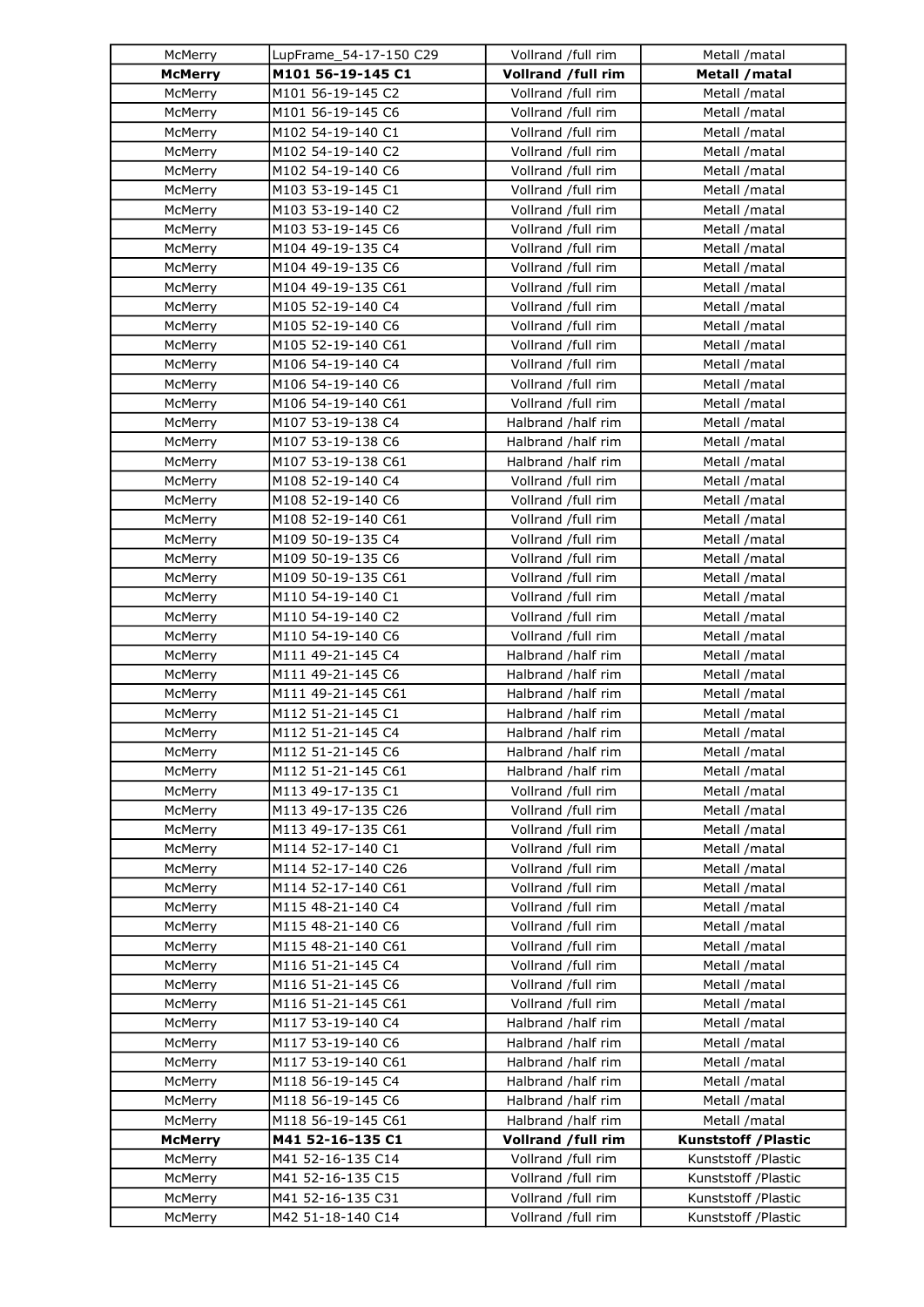| McMerry            | M42 51-18-140 C15 | Vollrand /full rim                       | Kunststoff /Plastic                        |
|--------------------|-------------------|------------------------------------------|--------------------------------------------|
| McMerry            | M42 51-18-140 C16 | Vollrand /full rim                       | Kunststoff /Plastic                        |
| McMerry            | M42 51-18-140 C17 | Vollrand /full rim                       | Kunststoff /Plastic                        |
| McMerry            | M42 51-18-140 C31 | Vollrand /full rim                       | Kunststoff /Plastic                        |
| McMerry            | M43 54-18-145 C14 | Vollrand /full rim                       | Kunststoff /Plastic                        |
| McMerry            | M43 54-18-145 C16 | Vollrand /full rim                       | Kunststoff /Plastic                        |
| McMerry            | M43 54-18-145 C17 | Vollrand /full rim                       | Kunststoff /Plastic                        |
| McMerry            | M43 54-18-145 C24 | Vollrand /full rim                       | Kunststoff /Plastic                        |
| McMerry            | M43 54-18-145 C31 | Vollrand /full rim                       | Kunststoff /Plastic                        |
| McMerry            | M44 42-22-145 C14 | Vollrand /full rim                       | Kunststoff /Plastic                        |
| McMerry            | M44 42-22-145 C24 | Vollrand /full rim                       | Kunststoff /Plastic                        |
| McMerry            | M44 42-22-145 C31 | Vollrand /full rim                       | Kunststoff /Plastic                        |
| McMerry            | M44 42-22-145 C4  | Vollrand /full rim                       | Kunststoff /Plastic                        |
| McMerry            | M45 45-22-145 C14 | Vollrand /full rim                       | Kunststoff /Plastic                        |
| McMerry            | M45 45-22-145 C31 | Vollrand /full rim                       | Kunststoff /Plastic                        |
| McMerry            | M45 45-22-145 C4  | Vollrand /full rim                       | Kunststoff /Plastic                        |
| McMerry            | M46 53-16-143 C14 | Vollrand /full rim                       | Kunststoff /Plastic                        |
| McMerry            | M46 53-16-143 C2  | Vollrand /full rim                       | Kunststoff /Plastic                        |
| McMerry            | M46 53-16-143 C24 | Vollrand /full rim                       | Kunststoff /Plastic                        |
| McMerry            | M46 53-16-143 C31 | Vollrand /full rim                       | Kunststoff /Plastic                        |
| McMerry            | M47 53-15-135 C4  | Vollrand /full rim                       | Kunststoff /Plastic                        |
| McMerry            | M47 53-15-135 C82 | Vollrand /full rim                       | Kunststoff /Plastic                        |
| McMerry            | M47 53-15-135 C84 | Vollrand /full rim                       | Kunststoff /Plastic                        |
| McMerry            | M48 46-18-145 C14 | Vollrand /full rim                       | Kunststoff /Plastic                        |
| McMerry            | M48 46-19-145 C2  | Vollrand /full rim                       | Kunststoff /Plastic                        |
| McMerry            | M48 46-19-145 C22 | Vollrand /full rim                       | Kunststoff /Plastic                        |
| McMerry            | M48 46-19-145 C24 | Vollrand /full rim                       | Kunststoff /Plastic                        |
| McMerry            | M48 46-19-145 C3  | Vollrand /full rim                       | Kunststoff /Plastic                        |
| McMerry            | M48 46-20-145 C29 | Vollrand /full rim                       | Kunststoff /Plastic                        |
| McMerry            | M48 46-18-145 C31 | Vollrand /full rim                       | Kunststoff /Plastic                        |
| McMerry            | M48 46-19-145 C33 | Vollrand /full rim                       | Kunststoff /Plastic                        |
| McMerry            | M48 46-19-145 C35 | Vollrand /full rim                       | Kunststoff /Plastic                        |
| McMerry            | M48 46-19-145 C46 | Vollrand /full rim                       | Kunststoff /Plastic                        |
| McMerry            | M48 46-19-145 C51 | Vollrand /full rim                       | Kunststoff /Plastic                        |
| McMerry            | M48 46-19-145 C52 | Vollrand /full rim                       | Kunststoff /Plastic                        |
| McMerry            | M48 46-19-145 C55 | Vollrand /full rim                       | Kunststoff /Plastic                        |
|                    | M49 50-16-140 C1  | Vollrand /full rim                       | Kunststoff /Plastic                        |
| McMerry<br>McMerry | M49 50-16-140 C14 | Vollrand /full rim                       | Kunststoff /Plastic                        |
| McMerry            | M49 50-16-140 C18 | Vollrand /full rim                       | Kunststoff /Plastic                        |
| McMerry            | M49 50-16-140 C20 | Vollrand /full rim                       | Kunststoff /Plastic                        |
| McMerry            | M49 50-16-140 C31 | Vollrand /full rim                       | Kunststoff /Plastic                        |
| McMerry            | M49 50-16-140 C3  | Vollrand /full rim                       | Kunststoff /Plastic                        |
| McMerry            | M49 50-16-140 C33 | Vollrand /full rim                       | Kunststoff /Plastic                        |
| McMerry            | M49 50-16-140 C84 | Vollrand /full rim                       | Kunststoff /Plastic                        |
|                    | M49 50-16-140 C9  |                                          |                                            |
| McMerry<br>McMerry | M50 53-17-140 C16 | Vollrand /full rim<br>Vollrand /full rim | Kunststoff /Plastic<br>Kunststoff /Plastic |
|                    |                   |                                          |                                            |
| McMerry            | M50 53-17-140 C2  | Vollrand /full rim                       | Kunststoff /Plastic                        |
| McMerry            | M50 53-17-140 C24 | Vollrand /full rim                       | Kunststoff /Plastic                        |
| McMerry            | M50 53-17-140 C31 | Vollrand /full rim                       | Kunststoff /Plastic                        |
| McMerry            | M51 56-17-145 C1  | Vollrand /full rim                       | Kunststoff /Plastic                        |
| McMerry            | M51 56-17-145 C31 | Vollrand /full rim                       | Kunststoff /Plastic                        |
| McMerry            | M52 49-20-150 C12 | Vollrand /full rim                       | Kunststoff /Plastic                        |
| McMerry            | M52 49-20-150 C22 | Vollrand /full rim                       | Kunststoff /Plastic                        |
| McMerry            | M52 49-20-150 C3  | Vollrand /full rim                       | Kunststoff /Plastic                        |
| McMerry            | M52 49-20-150 C33 | Vollrand /full rim                       | Kunststoff /Plastic                        |
| McMerry            | M52 49-20-150 C46 | Vollrand /full rim                       | Kunststoff /Plastic                        |
| McMerry            | M53 49-16-140 C35 | Vollrand /full rim                       | Kunststoff /Plastic                        |
| McMerry            | M53 49-16-140 C37 | Vollrand /full rim                       | Kunststoff /Plastic                        |
| McMerry            | M53 49-16-140 C39 | Vollrand /full rim                       | Kunststoff /Plastic                        |
| McMerry            | M53 49-16-140 C41 | Vollrand /full rim                       | Kunststoff /Plastic                        |
| McMerry            | M53 49-16-140 C46 | Vollrand /full rim                       | Kunststoff /Plastic                        |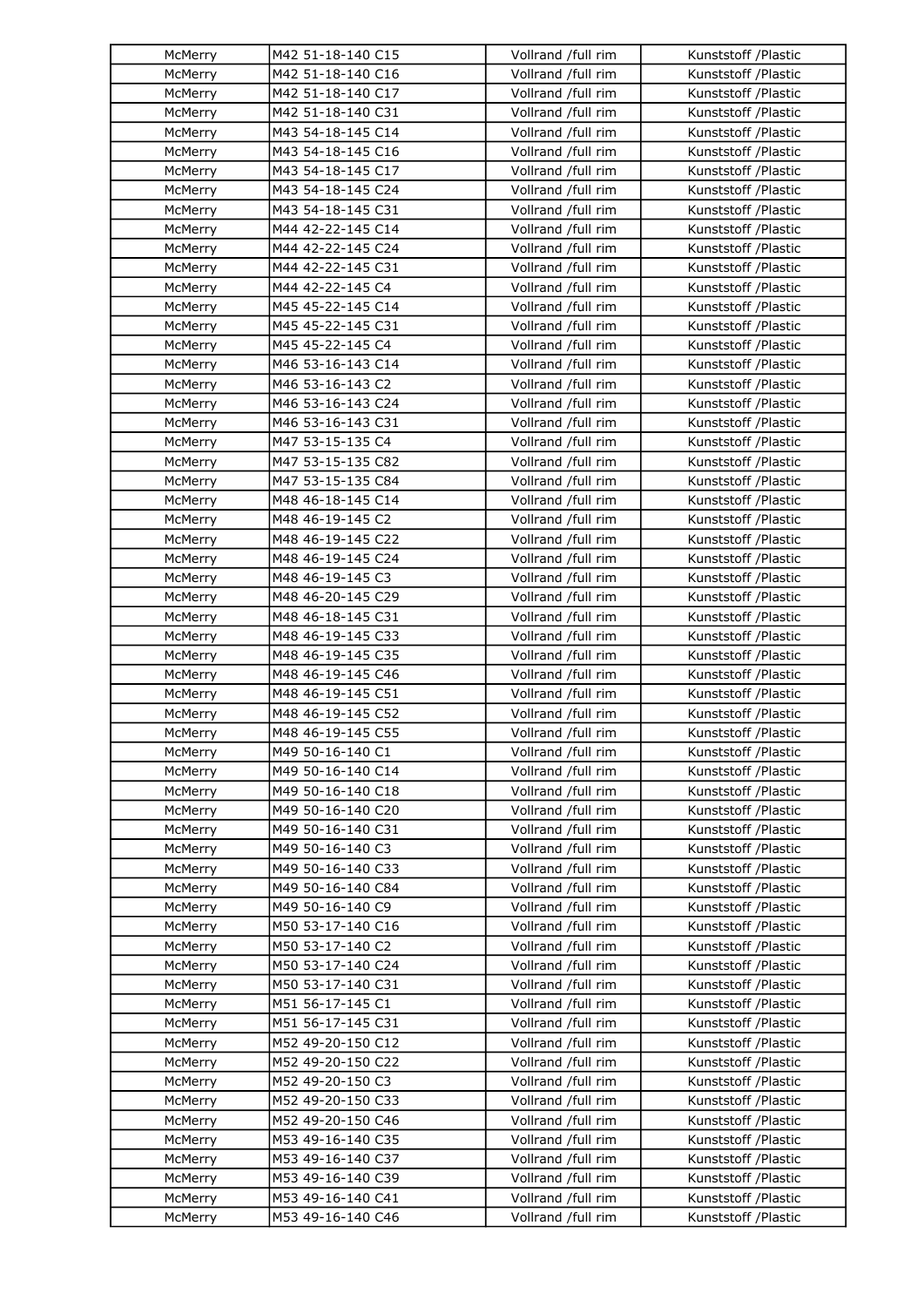| McMerry | M53 49-16-140 C47 | Vollrand /full rim | Kunststoff /Plastic                        |
|---------|-------------------|--------------------|--------------------------------------------|
| McMerry | M54 52-16-145 C35 | Vollrand /full rim | Kunststoff /Plastic                        |
| McMerry | M54 52-16-145 C37 | Vollrand /full rim | Kunststoff /Plastic                        |
| McMerry | M54 52-16-145 C39 | Vollrand /full rim | Kunststoff /Plastic                        |
| McMerry | M54 52-16-145 C41 | Vollrand /full rim | Kunststoff /Plastic                        |
| McMerry | M54 52-16-145 C46 | Vollrand /full rim | Kunststoff /Plastic                        |
| McMerry | M54 52-16-145 C47 | Vollrand /full rim | Kunststoff /Plastic                        |
| McMerry | M55 49-18-142 C14 | Vollrand /full rim | Kunststoff /Plastic                        |
| McMerry | M55 49-18-142 C2  | Vollrand /full rim | Kunststoff /Plastic                        |
| McMerry | M55 49-18-142 C29 | Vollrand /full rim | Kunststoff /Plastic                        |
| McMerry | M58 45-21-145 C2  | Vollrand /full rim | Kunststoff /Plastic                        |
| McMerry | M58 45-21-145 C22 | Vollrand /full rim | Kunststoff /Plastic                        |
| McMerry | M58 45-21-145 C24 | Vollrand /full rim | Kunststoff /Plastic                        |
| McMerry | M58 45-21-145 C3  | Vollrand /full rim | Kunststoff /Plastic                        |
| McMerry | M58 45-21-145 C33 | Vollrand /full rim | Kunststoff /Plastic                        |
| McMerry | M58 45-21-145 C40 | Vollrand /full rim | Kunststoff /Plastic                        |
| McMerry | M59 47-21-145 C2  | Vollrand /full rim | Kunststoff /Plastic                        |
| McMerry | M59 47-21-145 C22 | Vollrand /full rim | Kunststoff /Plastic                        |
| McMerry | M59 47-21-145 C24 | Vollrand /full rim | Kunststoff /Plastic                        |
| McMerry | M59 47-21-145 C3  | Vollrand /full rim | Kunststoff /Plastic                        |
| McMerry | M59 47-21-145 C33 | Vollrand /full rim |                                            |
| McMerry | M59 47-21-145 C40 | Vollrand /full rim | Kunststoff /Plastic<br>Kunststoff /Plastic |
| McMerry | M60 54-18-145 C18 | Vollrand /full rim | Kunststoff /Plastic                        |
|         | M60 54-18-145 C31 |                    |                                            |
| McMerry |                   | Vollrand /full rim | Kunststoff /Plastic                        |
| McMerry | M60 54-18-145 C35 | Vollrand /full rim | Kunststoff /Plastic                        |
| McMerry | M60 54-18-145 C82 | Vollrand /full rim | Kunststoff /Plastic                        |
| McMerry | M60 54-18-145 C46 | Vollrand /full rim | Kunststoff /Plastic                        |
| McMerry | M60 54-18-145 C47 | Vollrand /full rim | Kunststoff /Plastic                        |
| McMerry | M61 48-21-145 C2  | Vollrand /full rim | Kunststoff /Plastic                        |
| McMerry | M61 48-21-145 C22 | Vollrand /full rim | Kunststoff /Plastic                        |
| McMerry | M61 48-21-145 C24 | Vollrand /full rim | Kunststoff /Plastic                        |
| McMerry | M61 48-21-145 C3  | Vollrand /full rim | Kunststoff /Plastic                        |
| McMerry | M61 48-21-145 C33 | Vollrand /full rim | Kunststoff /Plastic                        |
| McMerry | M61 48-21-145 C40 | Vollrand /full rim | Kunststoff /Plastic                        |
| McMerry | M61 48-21-145 C46 | Vollrand /full rim | Kunststoff /Plastic                        |
| McMerry | M61 48-21-145 C47 | Vollrand /full rim | Kunststoff /Plastic                        |
| McMerry | M61 48-21-145 C48 | Vollrand /full rim | Kunststoff /Plastic                        |
| McMerry | M61 48-21-145 C51 | Vollrand /full rim | Kunststoff /Plastic                        |
| McMerry | M61 48-21-145 C53 | Vollrand /full rim | Kunststoff /Plastic                        |
| McMerry | M61 48-21-145 C54 | Vollrand /full rim | Kunststoff /Plastic                        |
| McMerry | M62 52-17-145 C14 | Vollrand /full rim | Kunststoff /Plastic                        |
| McMerry | M62 52-17-145 C2  | Vollrand /full rim | Kunststoff /Plastic                        |
| McMerry | M62 52-16-145 C22 | Vollrand /full rim | Kunststoff /Plastic                        |
| McMerry | M62 52-17-145 C24 | Vollrand /full rim | Kunststoff /Plastic                        |
| McMerry | M62 52-17-145 C31 | Vollrand /full rim | Kunststoff /Plastic                        |
| McMerry | M62 52-17-145 C33 | Vollrand /full rim | Kunststoff /Plastic                        |
| McMerry | M63 56-17-145 C14 | Vollrand /full rim | Kunststoff /Plastic                        |
| McMerry | M63 56-17-145 C22 | Vollrand /full rim | Kunststoff /Plastic                        |
| McMerry | M63 56-17-145 C24 | Vollrand /full rim | Kunststoff /Plastic                        |
| McMerry | M63 56-17-145 C33 | Vollrand /full rim | Kunststoff /Plastic                        |
| McMerry | M63 56-17-145 C46 | Vollrand /full rim | Kunststoff /Plastic                        |
| McMerry | M63 56-17-145 C48 | Vollrand /full rim | Kunststoff /Plastic                        |
| McMerry | M64 48-18-140 C34 | Vollrand /full rim | Kunststoff /Plastic                        |
| McMerry | M64 48-18-140 C35 | Vollrand /full rim | Kunststoff /Plastic                        |
| McMerry | M64 48-18-140 C36 | Vollrand /full rim | Kunststoff /Plastic                        |
| McMerry | M64 48-18-140 C37 | Vollrand /full rim | Kunststoff /Plastic                        |
| McMerry | M64 48-18-140 C46 | Vollrand /full rim | Kunststoff /Plastic                        |
| McMerry | M64 48-18-140 C47 | Vollrand /full rim | Kunststoff /Plastic                        |
| McMerry | M65 51-20-150 C25 | Vollrand /full rim | Kunststoff / Plastic                       |
| McMerry | M65 51-20-150 C26 | Vollrand /full rim | Kunststoff / Plastic                       |
| McMerry | M65 51-20-150 C33 | Vollrand /full rim | Kunststoff / Plastic                       |
|         |                   |                    |                                            |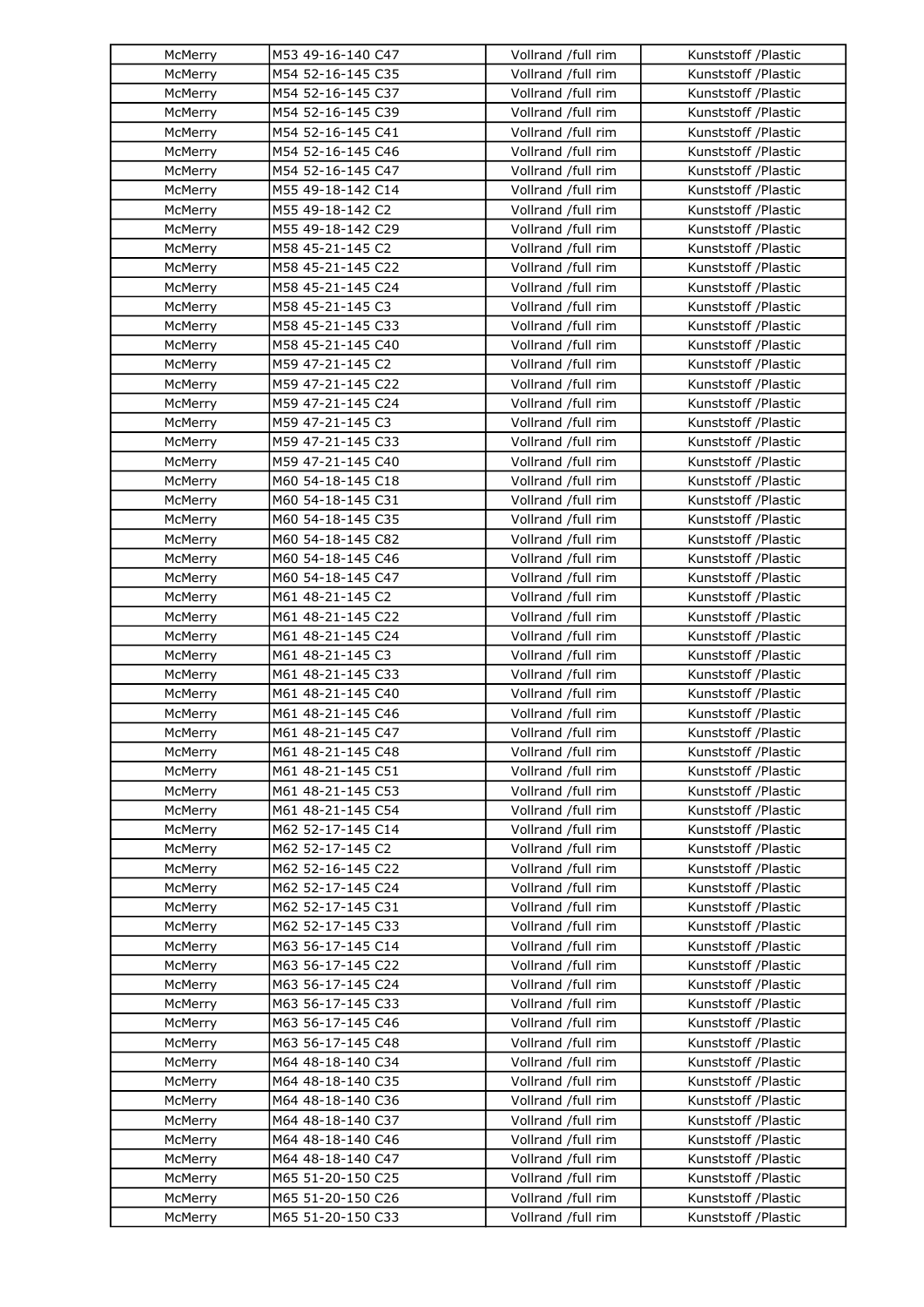| McMerry | M66 49-20-145 C14                      | Vollrand /full rim | Kunststoff /Plastic                        |
|---------|----------------------------------------|--------------------|--------------------------------------------|
| McMerry | M66 49-20-145 C2                       | Vollrand /full rim | Kunststoff /Plastic                        |
| McMerry | M66 49-20-145 C4                       | Vollrand /full rim | Kunststoff /Plastic                        |
| McMerry | M69 51-16-135 C14                      | Vollrand /full rim | Kunststoff /Plastic                        |
| McMerry | M69 51-16-135 C3                       | Vollrand /full rim | Kunststoff /Plastic                        |
| McMerry | M69 51-16-135 C77                      | Vollrand /full rim | Kunststoff /Plastic                        |
| McMerry | M70 52-17-140 C12                      | Vollrand /full rim | Kunststoff /Plastic                        |
| McMerry | M70 52-17-140 C18                      | Vollrand /full rim | Kunststoff /Plastic                        |
| McMerry | M70 52-17-140 C33                      | Vollrand /full rim | Kunststoff /Plastic                        |
| McMerry | M70 52-17-140 C35                      | Vollrand /full rim | Kunststoff /Plastic                        |
| McMerry | M70 52-17-140 C39                      | Vollrand /full rim | Kunststoff /Plastic                        |
| McMerry | M70 52-17-140 C46                      | Vollrand /full rim | Kunststoff /Plastic                        |
| McMerry | M70 52-17-140 C47                      | Vollrand /full rim | Kunststoff /Plastic                        |
| McMerry | M70 52-17-140 C57                      | Vollrand /full rim | Kunststoff /Plastic                        |
| McMerry | M70 52-17-140 C59                      | Vollrand /full rim | Kunststoff /Plastic                        |
| McMerry | M71 48-20-145 C14                      | Vollrand /full rim | Kunststoff /Plastic                        |
| McMerry | M71 48-20-145 C22                      | Vollrand /full rim | Kunststoff /Plastic                        |
| McMerry | M71 48-20-145 C26                      | Vollrand /full rim | Kunststoff /Plastic                        |
| McMerry | M71 48-20-145 C29                      | Vollrand /full rim | Kunststoff /Plastic                        |
| McMerry | M71 48-20-145 C3                       | Vollrand /full rim | Kunststoff /Plastic                        |
| McMerry | M71 48-20-145 C33                      | Vollrand /full rim | Kunststoff /Plastic                        |
| McMerry | M71 48-20-145 C35                      | Vollrand /full rim | Kunststoff /Plastic                        |
| McMerry | M71 48-20-145 C40                      | Vollrand /full rim | Kunststoff /Plastic                        |
| McMerry | M71 48-20-145 C43                      | Vollrand /full rim | Kunststoff /Plastic                        |
| McMerry | M71 48-20-145 C45                      | Vollrand /full rim | Kunststoff /Plastic                        |
| McMerry | M71 48-20-145 C46                      | Vollrand /full rim | Kunststoff /Plastic                        |
| McMerry | M71 48-20-145 C47                      | Vollrand /full rim | Kunststoff /Plastic                        |
| McMerry | M71 48-20-145 C48                      | Vollrand /full rim | Kunststoff /Plastic                        |
| McMerry | M71 48-20-145 C57                      | Vollrand /full rim | Kunststoff /Plastic                        |
| McMerry | M71 48-20-145 C59                      | Vollrand /full rim | Kunststoff /Plastic                        |
| McMerry | M72 45-20-140 C14                      | Vollrand /full rim | Kunststoff /Plastic                        |
| McMerry | M72 45-20-140 C22                      | Vollrand /full rim | Kunststoff /Plastic                        |
| McMerry | M72 45-20-140 C29                      | Vollrand /full rim | Kunststoff /Plastic                        |
| McMerry | M72 45-20-140 C3                       | Vollrand /full rim | Kunststoff /Plastic                        |
| McMerry | M72 45-20-140 C33                      | Vollrand /full rim | Kunststoff /Plastic                        |
| McMerry | M72 45-20-140 C43                      | Vollrand /full rim | Kunststoff /Plastic                        |
| McMerry | M72 45-20-140 C46                      | Vollrand /full rim | Kunststoff /Plastic                        |
| McMerry | M72 45-20-140 C47                      | Vollrand /full rim | Kunststoff /Plastic                        |
| McMerry | M72 45-20-140 C48                      | Vollrand /full rim | Kunststoff /Plastic                        |
| McMerry | M73 47-20-145 C14                      | Vollrand /full rim | Kunststoff /Plastic                        |
| McMerry | M73 47-20-145 C2                       | Vollrand /full rim | Kunststoff /Plastic                        |
| McMerry |                                        | Vollrand /full rim | Kunststoff /Plastic                        |
| McMerry | M73 47-20-145 C22<br>M73 47-20-145 C29 | Vollrand /full rim | Kunststoff /Plastic                        |
| McMerry | M73 47-20-145 C3                       | Vollrand /full rim | Kunststoff /Plastic                        |
| McMerry | M73 47-20-145 C33                      | Vollrand /full rim | Kunststoff /Plastic                        |
| McMerry | M73 47-20-145 C35                      | Vollrand /full rim | Kunststoff /Plastic                        |
| McMerry | M73 47-20-145 C43                      | Vollrand /full rim | Kunststoff /Plastic                        |
|         |                                        |                    |                                            |
| McMerry | M73 47-20-145 C46                      | Vollrand /full rim | Kunststoff /Plastic                        |
| McMerry | M73 47-20-145 C47                      | Vollrand /full rim | Kunststoff /Plastic                        |
| McMerry | M73 47-20-145 C48                      | Vollrand /full rim | Kunststoff /Plastic<br>Kunststoff /Plastic |
| McMerry | M73 47-20-145 C49                      | Vollrand /full rim |                                            |
| McMerry | M74 50-18-145 C35                      | Vollrand /full rim | Kunststoff /Plastic                        |
| McMerry | M74 50-18-145 C36                      | Vollrand /full rim | Kunststoff /Plastic                        |
| McMerry | M74 50-18-145 C37                      | Vollrand /full rim | Kunststoff /Plastic                        |
| McMerry | M74 50-18-145 C46                      | Vollrand /full rim | Kunststoff /Plastic                        |
| McMerry | M74 50-18-145 C47                      | Vollrand /full rim | Kunststoff /Plastic                        |
| McMerry | M75 54-17-145 C14                      | Vollrand /full rim | Kunststoff /Plastic                        |
| McMerry | M75 54-15-145 C22                      | Vollrand /full rim | Kunststoff /Plastic                        |
| McMerry | M75 54-15-145 C31                      | Vollrand /full rim | Kunststoff /Plastic                        |
| McMerry | M75 54-15-145 C33                      | Vollrand /full rim | Kunststoff /Plastic                        |
| McMerry | M75 54-15-145 C8                       | Vollrand /full rim | Kunststoff /Plastic                        |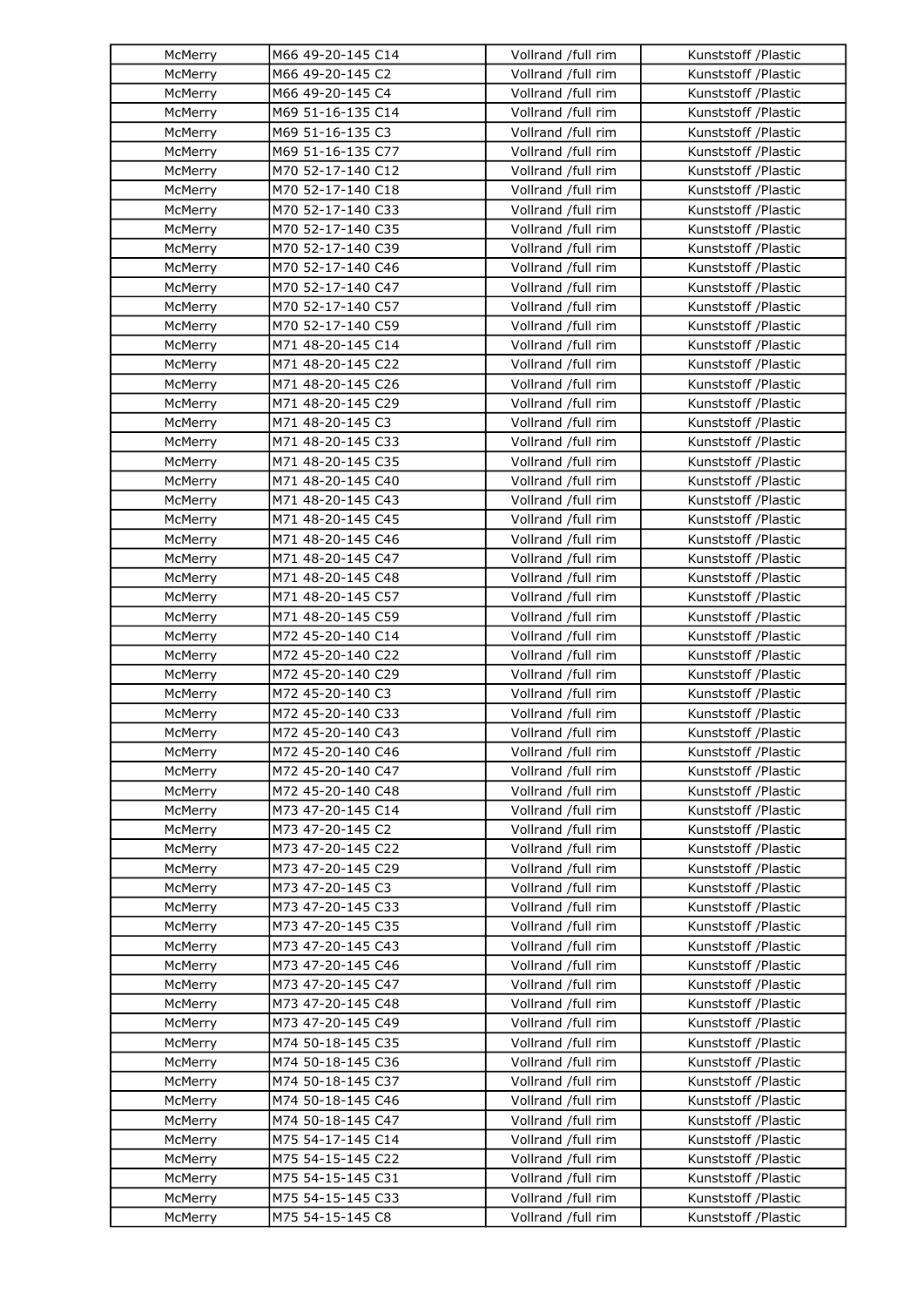| McMerry            | M75 54-17-145 C46                      | Vollrand /full rim                       | Kunststoff /Plastic                        |
|--------------------|----------------------------------------|------------------------------------------|--------------------------------------------|
| McMerry            | M75 54-17-145 C47                      | Vollrand /full rim                       | Kunststoff /Plastic                        |
| McMerry            | M76 56-15-150 C22                      | Vollrand /full rim                       | Kunststoff /Plastic                        |
| McMerry            | M76 56-15-150 C31                      | Vollrand /full rim                       | Kunststoff /Plastic                        |
| McMerry            | M76 56-15-150 C33                      | Vollrand /full rim                       | Kunststoff /Plastic                        |
| McMerry            | M76 56-15-150 C8                       | Vollrand /full rim                       | Kunststoff /Plastic                        |
| McMerry            | M77 53-15-140 C12                      | Vollrand /full rim                       | Kunststoff /Plastic                        |
| McMerry            | M77 53-15-140 C37                      | Vollrand /full rim                       | Kunststoff /Plastic                        |
| McMerry            | M77 53-15-140 C39                      | Vollrand /full rim                       | Kunststoff /Plastic                        |
| McMerry            | M78 52-16-140 C37                      | Vollrand /full rim                       | Kunststoff /Plastic                        |
| McMerry            | M78 52-16-140 C40                      | Vollrand /full rim                       | Kunststoff /Plastic                        |
| McMerry            | M78 52-16-140 C8                       | Vollrand /full rim                       | Kunststoff /Plastic                        |
| McMerry            | M79 54-16-145 C37                      | Vollrand /full rim                       | Kunststoff /Plastic                        |
| McMerry            | M79 54-16-145 C40                      | Vollrand /full rim                       | Kunststoff /Plastic                        |
| McMerry            | M79 54-16-145 C8                       | Vollrand /full rim                       | Kunststoff /Plastic                        |
| McMerry            | M80 54-18-140 C14                      | Vollrand /full rim                       | Kunststoff /Plastic                        |
| McMerry            | M80 54-18-140 C3                       | Vollrand /full rim                       | Kunststoff /Plastic                        |
| McMerry            | M80 54-18-140 C33                      | Vollrand /full rim                       | Kunststoff /Plastic                        |
| McMerry            | M80 54-18-140 C77                      | Vollrand /full rim                       | Kunststoff /Plastic                        |
| McMerry            | M81 52-18-135 C14                      | Vollrand /full rim                       | Kunststoff /Plastic                        |
| McMerry            | M81 52-18-135 C3                       | Vollrand /full rim                       | Kunststoff /Plastic                        |
| McMerry            | M81 52-18-135 C4                       | Vollrand /full rim                       | Kunststoff /Plastic                        |
| McMerry            | M81 52-18-135 C33                      | Vollrand /full rim                       | Kunststoff /Plastic                        |
| McMerry            | M81 52-18-135 C77                      | Vollrand /full rim                       | Kunststoff /Plastic                        |
| McMerry            | M82 53-18-145 C14                      | Vollrand /full rim                       | Kunststoff /Plastic                        |
| McMerry            | M82 53-18-145 C22                      | Vollrand /full rim                       | Kunststoff /Plastic                        |
| McMerry            | M82 53-18-145 C33                      | Vollrand /full rim                       | Kunststoff /Plastic                        |
| McMerry            | M83 50-18-140 C14                      | Vollrand /full rim                       | Kunststoff /Plastic                        |
| McMerry            | M83 50-18-140 C22                      | Vollrand /full rim                       | Kunststoff /Plastic                        |
| McMerry            | M83 50-18-140 C33                      | Vollrand /full rim                       | Kunststoff /Plastic                        |
| McMerry            | M84 55-16-145 C33                      | Vollrand /full rim                       | Kunststoff /Plastic                        |
| McMerry            | M84 55-16-145 C4                       | Vollrand /full rim                       | Kunststoff /Plastic                        |
| McMerry            | M84 55-16-145 C77                      | Vollrand /full rim                       | Kunststoff /Plastic                        |
| McMerry            | M85 52-16-140 C14                      | Vollrand /full rim                       | Kunststoff /Plastic                        |
| McMerry            | M85 52-16-140 C33                      | Vollrand /full rim                       | Kunststoff /Plastic                        |
| McMerry            | M85 52-16-140 C77                      | Vollrand /full rim                       | Kunststoff /Plastic                        |
|                    | M86 45-20-145 C3                       | Vollrand /full rim                       | Kunststoff /Plastic                        |
| McMerry<br>McMerry | M86 45-20-145 C33                      | Vollrand /full rim                       | Kunststoff /Plastic                        |
| McMerry            |                                        | Vollrand /full rim                       | Kunststoff /Plastic                        |
|                    | M86 45-20-145 C35<br>M86 45-20-145 C42 |                                          | Kunststoff /Plastic                        |
| McMerry            |                                        | Vollrand /full rim<br>Vollrand /full rim | Kunststoff /Plastic                        |
| McMerry            | M86 45-20-145 C46                      | Vollrand /full rim                       |                                            |
| McMerry<br>McMerry | M86 45-20-145 C47                      | Vollrand /full rim                       | Kunststoff /Plastic                        |
|                    | M86 45-20-145 C77                      |                                          | Kunststoff /Plastic                        |
| McMerry            | M87 50-19-150 C12<br>M87 50-19-150 C22 | Vollrand /full rim                       | Kunststoff /Plastic                        |
| McMerry            |                                        | Vollrand /full rim<br>Vollrand /full rim | Kunststoff /Plastic<br>Kunststoff /Plastic |
| McMerry<br>McMerry | M87 50-19-150 C33<br>M87 50-19-150 C35 | Vollrand /full rim                       | Kunststoff /Plastic                        |
|                    |                                        |                                          |                                            |
| McMerry            | M87 50-19-150 C46<br>M87 50-19-150 C48 | Vollrand /full rim<br>Vollrand /full rim | Kunststoff /Plastic<br>Kunststoff /Plastic |
| McMerry            |                                        |                                          |                                            |
| McMerry            | M87 50-19-150 C77                      | Vollrand /full rim                       | Kunststoff /Plastic                        |
| McMerry            | M88 52-16-140 C12                      | Vollrand /full rim                       | Kunststoff /Plastic                        |
| McMerry            | M88 52-16-140 C35                      | Vollrand /full rim                       | Kunststoff /Plastic                        |
| McMerry            | M88 52-16-140 C39                      | Vollrand /full rim                       | Kunststoff /Plastic                        |
| McMerry            | M89 51-18-145 C5                       | Vollrand /full rim                       | Kunststoff /Plastic                        |
| McMerry            | M89 51-18-145 C6                       | Vollrand /full rim                       | Kunststoff /Plastic                        |
| McMerry            | M89 51-18-145 C22                      | Vollrand /full rim                       | Kunststoff /Plastic                        |
| McMerry            | M90 52-17-145 C29                      | Vollrand /full rim                       | Kunststoff /Plastic                        |
| McMerry            | M90 52-17-145 C31                      | Vollrand /full rim                       | Kunststoff /Plastic                        |
| McMerry            | M90 52-17-145 C33                      | Vollrand /full rim                       | Kunststoff /Plastic                        |
| McMerry            | M90 52-17-145 C46                      | Vollrand /full rim                       | Kunststoff /Plastic                        |
| McMerry            | M90 52-17-145 C47                      | Vollrand /full rim                       | Kunststoff /Plastic                        |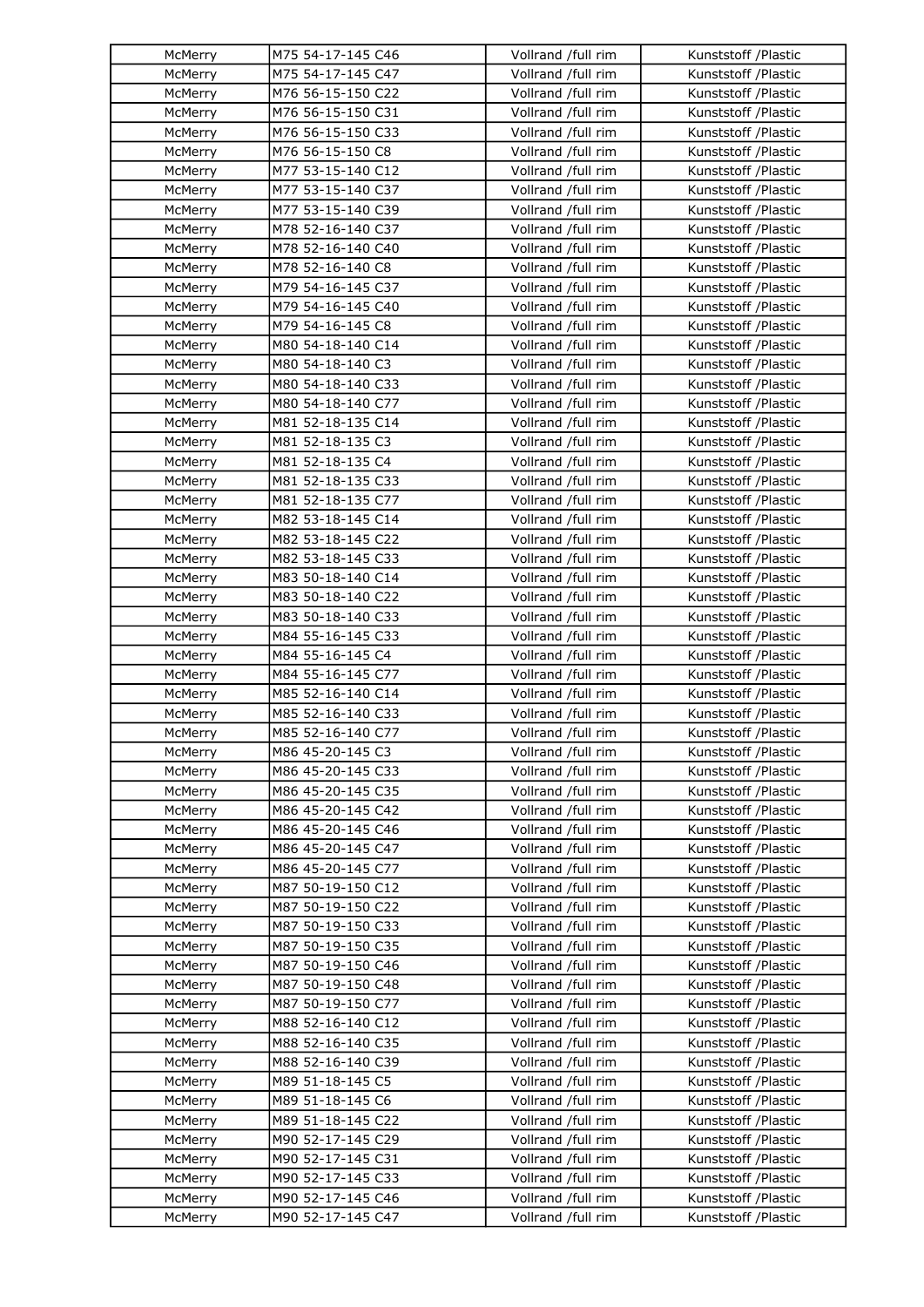| McMerry            | M90 52-17-145 C48                        | Vollrand /full rim                       | Kunststoff /Plastic            |
|--------------------|------------------------------------------|------------------------------------------|--------------------------------|
| McMerry            | M90 52-17-145 C8                         | Vollrand /full rim                       | Kunststoff /Plastic            |
| McMerry            | M91 50-18-140 C22                        | Vollrand /full rim                       | Kunststoff /Plastic            |
| McMerry            | M91 50-18-140 C29                        | Vollrand /full rim                       | Kunststoff /Plastic            |
| McMerry            | M91 50-18-140 C31                        | Vollrand /full rim                       | Kunststoff /Plastic            |
| McMerry            | M91 50-18-140 C35                        | Vollrand /full rim                       | Kunststoff /Plastic            |
| McMerry            | M91 50-18-140 C8                         | Vollrand /full rim                       | Kunststoff /Plastic            |
| McMerry            | M92 50-20-145 C14                        | Vollrand /full rim                       | Kunststoff /Plastic            |
| McMerry            | M92 50-20-145 C22                        | Vollrand /full rim                       | Kunststoff /Plastic            |
| McMerry            | M92 50-20-145 C29                        | Vollrand /full rim                       | Kunststoff /Plastic            |
| McMerry            | M92 50-20-145 C33                        | Vollrand /full rim                       | Kunststoff /Plastic            |
| McMerry            | M93 47-17-135 C35                        | Vollrand /full rim                       | Kunststoff /Plastic            |
| McMerry            | M93 47-17-135 C46                        | Vollrand /full rim                       | Kunststoff /Plastic            |
| McMerry            | M93 47-17-135 C47                        | Vollrand /full rim                       | Kunststoff /Plastic            |
| McMerry            | M94 47-17-140 C14                        | Vollrand /full rim                       | Kunststoff /Plastic            |
| McMerry            | M94 47-17-140 C46                        | Vollrand /full rim                       | Kunststoff /Plastic            |
| McMerry            | M94 47-17-140 C47                        | Vollrand /full rim                       | Kunststoff /Plastic            |
| McMerry            | M94 47-17-140 C48                        | Vollrand /full rim                       | Kunststoff /Plastic            |
| McMerry            | M95 50-17-140 C14                        | Vollrand /full rim                       | Kunststoff /Plastic            |
| McMerry            | M95 50-17-140 C16                        | Vollrand /full rim                       | Kunststoff /Plastic            |
| McMerry            | M95 50-17-140 C29                        | Vollrand /full rim                       | Kunststoff /Plastic            |
| McMerry            | M95 50-17-140 C48                        | Vollrand /full rim                       | Kunststoff /Plastic            |
| <b>McMerry</b>     | ST401 54-19-140 C31                      | Halbrand /half rim                       | Metall / matel                 |
| McMerry            | ST401 54-19-140 C4                       | Halbrand /half rim                       | Metall /matel                  |
| McMerry            | ST401 54-19-140 C8                       | Halbrand /half rim                       | Metall /matel                  |
| McMerry            | ST402 51-18-138 C31                      | Vollrand /full rim                       | Metall /matel                  |
| McMerry            | ST402 51-18-138 C4                       | Vollrand /full rim                       | Metall /matel                  |
| McMerry            | ST402 51-18-138 C77                      | Vollrand /full rim                       | Metall /matel                  |
| McMerry            | ST452 51-18-138 C31                      | Vollrand /full rim                       | Metall /matel                  |
| McMerry            | ST452 51-18-138 C4                       | Vollrand /full rim                       | Metall /matel                  |
| McMerry            | ST452 51-18-138 C77                      | Vollrand /full rim                       | Metall /matel                  |
| McMerry            | ST403 48-18-135 C4                       | Vollrand /full rim                       | Metall /matel                  |
| McMerry            | ST403 48-18-135 C77                      | Vollrand /full rim                       | Metall /matel                  |
| McMerry            | ST403 48-18-135 C82                      | Vollrand /full rim                       | Metall /matel                  |
| McMerry            | ST404 54-18-140 C4                       | Vollrand /full rim                       | Metall /matel                  |
| McMerry            | ST404 54-18-140 C8                       | Vollrand /full rim                       | Metall /matel                  |
| McMerry            | ST404 54-18-140 C82                      | Vollrand /full rim                       | Metall /matel                  |
| McMerry            | ST405 54-18-145 C31                      | Vollrand /full rim                       | Metall /matel                  |
| McMerry            | ST405 54-18-145 C4                       | Vollrand /full rim                       | Metall /matel                  |
|                    | ST405 54-18-145 C7                       | Vollrand /full rim                       |                                |
| McMerry            | ST406 50-18-135 C31                      |                                          | Metall /matel                  |
| McMerry<br>McMerry | ST406 50-18-135 C4                       | Halbrand /half rim<br>Halbrand /half rim | Metall /matel<br>Metall /matel |
| McMerry            | ST406 50-18-135 C7                       | Halbrand /half rim                       | Metall /matel                  |
|                    | ST407 53-18-140 C31                      |                                          |                                |
| McMerry            |                                          | Halbrand /half rim<br>Halbrand /half rim | Metall /matel<br>Metall /matel |
| McMerry<br>McMerry | ST407 53-18-140 C4<br>ST407 53-18-140 C7 | Halbrand /half rim                       | Metall /matel                  |
|                    |                                          |                                          |                                |
| McMerry            | ST408 52-18-140 C31                      | Vollrand /full rim                       | Metall /matel                  |
| McMerry            | ST408 52-18-140 C77                      | Vollrand /full rim                       | Metall /matel                  |
| McMerry            | ST408 52-18-140 C84                      | Vollrand /full rim                       | Metall /matel                  |
| McMerry            | ST409 50-20-140 C14                      | Vollrand /full rim                       | Metall /matel                  |
| McMerry            | ST409 50-20-140 C2                       | Vollrand /full rim                       | Metall /matel                  |
| McMerry            | ST409 50-20-140 C4                       | Vollrand /full rim                       | Metall /matel                  |
| McMerry            | ST410 51-20-140 C13                      | Vollrand /full rim                       | Metall /matel                  |
| McMerry            | ST410 51-20-140 C18                      | Vollrand /full rim                       | Metall /matel                  |
| McMerry            | ST410 51-20-140 C23                      | Vollrand /full rim                       | Metall /matel                  |
| McMerry            | ST411 54-18-140 C4                       | Vollrand /full rim                       | Metall /matel                  |
| McMerry            | ST411 54-18-140 C8                       | Vollrand /full rim                       | Metall /matel                  |
| McMerry            | ST412 51-20-140 C18                      | Vollrand /full rim                       | Metall /matel                  |
| McMerry            | ST412 51-20-140 C24                      | Vollrand /full rim                       | Metall /matel                  |
| McMerry            | ST412 51-20-140 C77                      | Vollrand /full rim                       | Metall /matel                  |
| McMerry            | ST413 49-21-145 C24                      | Vollrand /full rim                       | Metall /matel                  |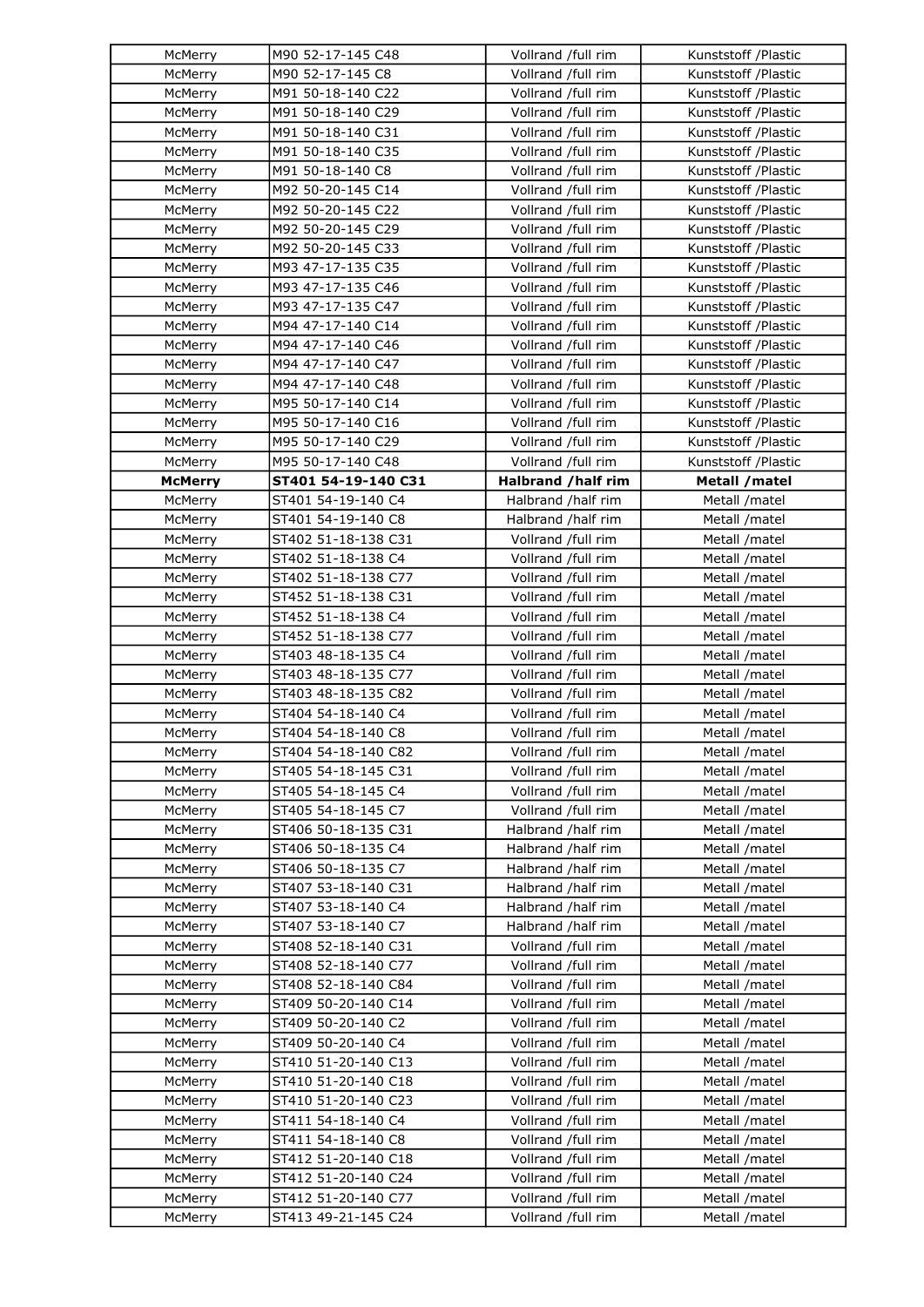| McMerry        | ST413 49-21-145 C77 | Vollrand /full rim | Metall /matel  |
|----------------|---------------------|--------------------|----------------|
| McMerry        | ST413 49-21-145 C84 | Vollrand /full rim | Metall /matel  |
| McMerry        | ST414 49-18-140 C1  | Vollrand /full rim | Metall /matel  |
| McMerry        | ST414 49-18-140 C18 | Vollrand /full rim | Metall /matel  |
| McMerry        | ST414 49-18-140 C24 | Vollrand /full rim | Metall /matel  |
| McMerry        | ST414 49-18-140 C29 | Vollrand /full rim | Metall /matel  |
| McMerry        | ST415 51-19-145 C1  | Vollrand /full rim | Metall /matel  |
| McMerry        | ST415 51-19-145 C18 | Vollrand /full rim | Metall /matel  |
| McMerry        | ST415 51-19-145 C24 | Vollrand /full rim | Metall /matel  |
| McMerry        | ST415 51-19-145 C29 | Vollrand /full rim | Metall /matel  |
| <b>McMerry</b> | T1012 50-19-140 C4  | ranlose /rimless   | Metall / matel |
| McMerry        | T1012 50-19-140 C8  | ranlose /rimless   | Metall /matel  |
| McMerry        | T1012 50-19-140 C82 | ranlose /rimless   | Metall /matel  |
| McMerry        | T1013 54-19-140 C4  | ranlose /rimless   | Metall /matel  |
| McMerry        | T1013 54-19-140 C8  | ranlose /rimless   | Metall /matel  |
| McMerry        | T1013 54-19-140 C82 | ranlose /rimless   | Metall /matel  |
| McMerry        | T1014 50-19-145 C29 | ranlose /rimless   | Metall /matel  |
| McMerry        | T1014 50-19-145 C4  | ranlose /rimless   | Metall /matel  |
| McMerry        | T1015 54-19-145 C1  | ranlose /rimless   | Metall /matel  |
| McMerry        | T1015 54-19-145 C8  | ranlose /rimless   | Metall /matel  |
| McMerry        | T1016 52-18-150 C1  | ranlose /rimless   | Metall /matel  |
| McMerry        | T1016 52-18-150 C29 | ranlose /rimless   | Metall /matel  |
| McMerry        | T1016 52-18-150 C4  | ranlose /rimless   | Metall /matel  |
| McMerry        | T1016 52-18-150 C8  | ranlose /rimless   | Metall /matel  |
| McMerry        | T1017 54-18-150 C1  | ranlose /rimless   | Metall /matel  |
| McMerry        | T1017 54-18-150 C29 | ranlose /rimless   | Metall /matel  |
| McMerry        | T1017 54-18-150 C4  | ranlose /rimless   | Metall /matel  |
| McMerry        | T1017 54-18-150 C8  | ranlose /rimless   | Metall /matel  |
| McMerry        | T1018 53-19-145 C1  | ranlose /rimless   | Metall /matel  |
| McMerry        | T1018 53-19-145 C29 | ranlose /rimless   | Metall /matel  |
| McMerry        | T1018 53-19-145 C4  | ranlose /rimless   | Metall /matel  |
| McMerry        | T1018 53-19-145 C8  | ranlose /rimless   | Metall /matel  |
| McMerry        | T1019 54-19-140 C1  | ranlose /rimless   | Metall /matel  |
| McMerry        | T1019 54-19-140 C29 | ranlose /rimless   | Metall /matel  |
| McMerry        | T1019 54-19-140 C4  | ranlose /rimless   | Metall /matel  |
| McMerry        | T1019 54-19-140 C8  | ranlose /rimless   | Metall /matel  |
| McMerry        | T1024 50-19-145 C29 | ranlose /rimless   | Metall /matel  |
| McMerry        | T1024 50-19-145 C4  | ranlose /rimless   | Metall /matel  |
| McMerry        | T1025 54-19-145 C1  | ranlose /rimless   | Metall /matel  |
| McMerry        | T1025 54-19-145 C8  | ranlose /rimless   | Metall /matel  |
| McMerry        | T1070 50-18-135 C28 | ranlose /rimless   | Metall /matel  |
| McMerry        | T1070 50-18-135 C4  | ranlose /rimless   | Metall /matel  |
| McMerry        | T1070 50-18-135 C8  | ranlose /rimless   | Metall /matel  |
| McMerry        | T1072 50-19-140 C1  | ranlose /rimless   | Metall /matel  |
| McMerry        | T1072 50-19-140 C29 | ranlose /rimless   | Metall /matel  |
| McMerry        | T1072 50-19-140 C4  | ranlose /rimless   | Metall /matel  |
| McMerry        | T1072 50-19-140 C8  | ranlose /rimless   | Metall /matel  |
| McMerry        | T1073 53-19-140 C1  | ranlose /rimless   | Metall /matel  |
| McMerry        | T1073 53-19-140 C29 | ranlose /rimless   | Metall /matel  |
| McMerry        | T1073 53-19-140 C4  | ranlose /rimless   | Metall /matel  |
| McMerry        | T1074 52-19-140 C4  | ranlose /rimless   | Metall /matel  |
| McMerry        | T1074 52-19-140 C8  | ranlose /rimless   | Metall /matel  |
| McMerry        | T1074 52-19-140 C82 | ranlose /rimless   | Metall /matel  |
| McMerry        | T1075 54-18-145 C1  | ranlose /rimless   | Metall /matel  |
| McMerry        | T1075 54-18-145 C29 | ranlose /rimless   | Metall /matel  |
| McMerry        | T1075 54-18-145 C4  | ranlose /rimless   | Metall /matel  |
| McMerry        | T1075 54-18-145 C8  | ranlose /rimless   | Metall /matel  |
| <b>McMerry</b> | T1101 44-25-145 C29 | Vollrand /full rim | Metall / matel |
| McMerry        | T1101 44-25-145 C31 | Vollrand /full rim | Metall /matel  |
| McMerry        | T1101 44-25-145 C8  | Vollrand /full rim | Metall /matel  |
| McMerry        | T1102 44-24-140 C29 | Vollrand /full rim | Metall /matel  |
|                |                     |                    |                |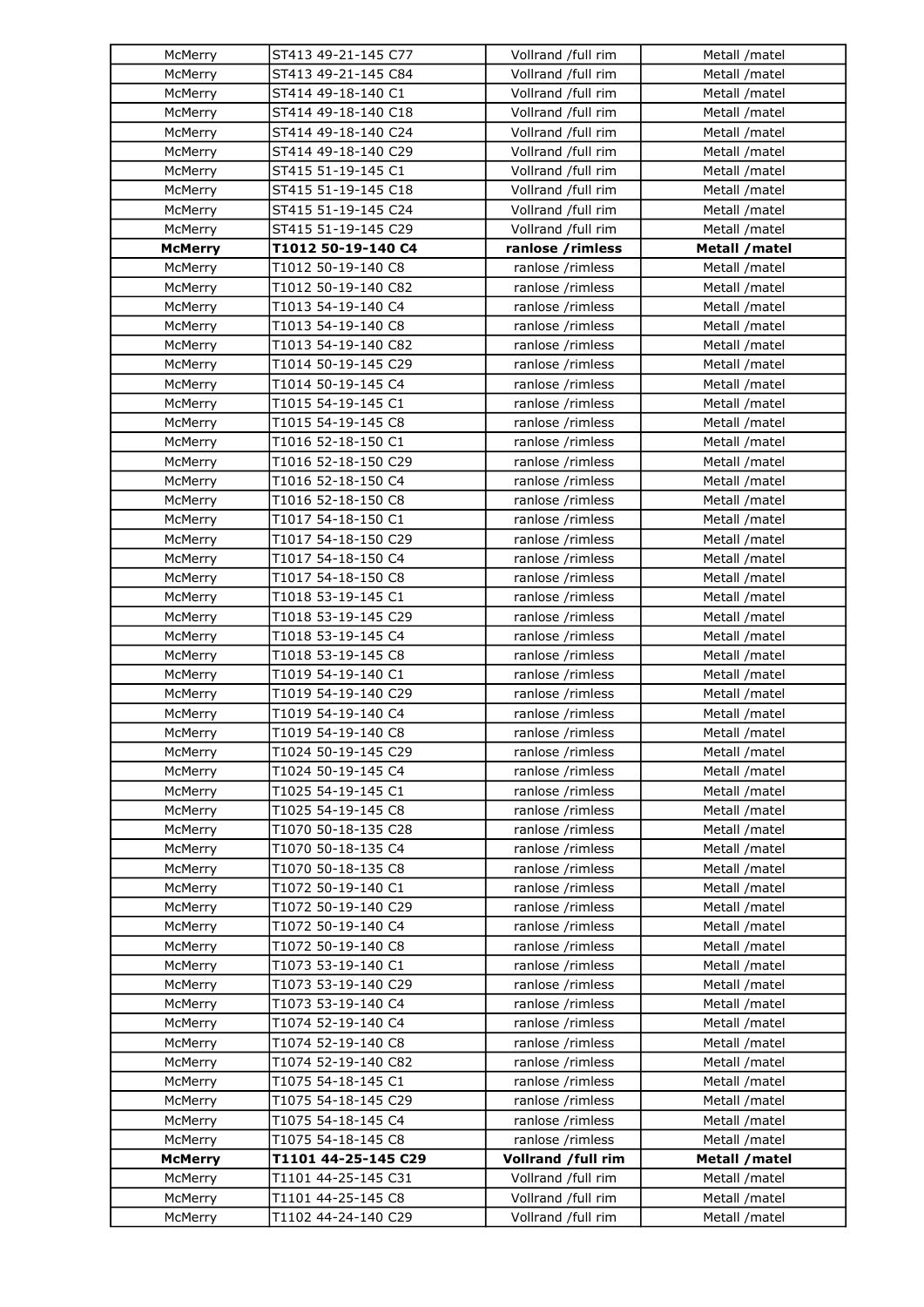| McMerry            | T1102 44-24-140 C31                       | Vollrand /full rim       | Metall /matel  |
|--------------------|-------------------------------------------|--------------------------|----------------|
| McMerry            | T1102 44-24-140 C8                        | Vollrand /full rim       | Metall /matel  |
| McMerry            | T1103 42-23-140 C1                        | Vollrand /full rim       | Metall /matel  |
| McMerry            | T1103 42-23-140 C29                       | Vollrand /full rim       | Metall /matel  |
| McMerry            | T1103 42-23-140 C8                        | Vollrand /full rim       | Metall /matel  |
| McMerry            | T1104 39-26-140 C1                        | Halbrand /half rim       | Metall /matel  |
| McMerry            | T1104 39-26-140 C29                       | Halbrand /half rim       | Metall /matel  |
| McMerry            | T1104 39-26-140 C8                        | Halbrand /half rim       | Metall /matel  |
| McMerry            | T1105 47-20-140 C31                       | Halbrand /half rim       | Metall /matel  |
| McMerry            | T1105 47-20-140 C4                        | Halbrand /half rim       | Metall /matel  |
| McMerry            | T1105 47-20-140 C8                        | Halbrand /half rim       | Metall /matel  |
| McMerry            | T1106 52-19-140 C16                       | Halbrand /half rim       | Metall /matel  |
| McMerry            | T1106 52-19-140 C31                       | Halbrand /half rim       | Metall /matel  |
| McMerry            | T1106 52-19-140 C4                        | Halbrand /half rim       | Metall /matel  |
| McMerry            | T1107 46-21-140 C31                       | Vollrand /full rim       | Metall /matel  |
| McMerry            | T1107 46-21-140 C4                        | Vollrand /full rim       | Metall /matel  |
| McMerry            | T1107 46-21-140 C8                        | Vollrand /full rim       | Metall /matel  |
| McMerry            | T1108 56-19-145 C31                       | Vollrand /full rim       | Metall /matel  |
| McMerry            | T1108 56-19-145 C4                        | Vollrand /full rim       | Metall /matel  |
| McMerry            | T1108 56-19-145 C8                        | Vollrand /full rim       | Metall /matel  |
| McMerry            |                                           | Vollrand /full rim       |                |
| McMerry            | T1109 54-18-140 C31<br>T1109 54-18-140 C4 | Vollrand /full rim       | Metall /matel  |
|                    |                                           |                          | Metall /matel  |
| McMerry            | T1109 54-18-140 C8                        | Vollrand /full rim       | Metall /matel  |
| McMerry            | T1110 57-18-145 C31                       | Vollrand /full rim       | Metall /matel  |
| McMerry            | T1110 57-18-145 C4                        | Vollrand /full rim       | Metall /matel  |
| McMerry            | T1110 57-18-145 C8                        | Vollrand /full rim       | Metall /matel  |
| McMerry            | T1111 46-21-140 C1                        | Vollrand /full rim       | Metall /matel  |
| McMerry            | T1111 46-21-140 C29                       | Vollrand /full rim       | Metall /matel  |
| McMerry            | T1111 46-21-140 C31                       | Vollrand /full rim       | Metall /matel  |
| McMerry            | T1111 46-21-140 C8                        | Vollrand /full rim       | Metall /matel  |
| McMerry            | T1112 48-21-145 C1                        | Vollrand /full rim       | Metall /matel  |
| McMerry            | T1112 48-21-145 C29                       | Vollrand /full rim       | Metall /matel  |
| McMerry            | T1112 48-21-145 C31                       | Vollrand /full rim       | Metall /matel  |
| McMerry            | T1112 48-21-145 C8                        | Vollrand /full rim       | Metall /matel  |
| McMerry            | T1113 54-19-140 C31                       | Halbrand /half rim       | Metall /matel  |
| McMerry            | T1113 54-19-140 C4                        | Halbrand /half rim       | Metall /matel  |
| McMerry            | T1113 54-19-140 C8                        | Halbrand /half rim       | Metall /matel  |
| McMerry            | T1114 50-19-135 C14                       | Vollrand /full rim       | Metall /matel  |
| McMerry            | T1114 50-19-135 C17                       | Vollrand /full rim       | Metall /matel  |
| McMerry            | T1114 50-19-135 C37                       | Vollrand /full rim       | Metall /matel  |
| McMerry            | T1114 50-19-135 C87                       | Vollrand /full rim       | Metall /matel  |
| McMerry            | T1115 47-20-140 C1                        | Vollrand /full rim       | Metall /matel  |
| McMerry            | T1115 47-20-140 C31                       | Vollrand /full rim       | Metall /matel  |
| McMerry            | T1115 47-20-140 C4                        | Vollrand /full rim       | Metall /matel  |
| McMerry            | T1115 47-20-140 C8                        | Vollrand /full rim       | Metall /matel  |
| McMerry            | T1116 52-19-140 C31                       | Halbrand /half rim       | Metall /matel  |
| McMerry            | T1116 52-19-140 C4                        | Halbrand /half rim       | Metall /matel  |
| McMerry            | T1116 52-19-140 C8                        | Halbrand /half rim       | Metall /matel  |
| McMerry            | T1117 52-18-140 C17                       | Vollrand /full rim       | Metall /matel  |
| McMerry            | T1117 52-18-140 C37                       | Vollrand /full rim       | Metall /matel  |
| McMerry            | T1117 52-18-140 C74                       | Vollrand /full rim       | Metall /matel  |
| McMerry            | T1205 47-20-140 C1                        | Halbrand /half rim       | Metall /matel  |
| McMerry            | T1205 47-20-140 C31                       | Halbrand /half rim       | Metall /matel  |
| McMerry            | T1205 47-20-140 C4                        | Halbrand /half rim       | Metall /matel  |
| McMerry            | T1205 47-20-140 C8                        | Halbrand /half rim       | Metall /matel  |
| McMerry            | T1214 52-19-140 C17                       | Vollrand /full rim       | Metall /matel  |
| McMerry            | T1214 52-19-140 C37                       | Vollrand /full rim       | Metall /matel  |
| McMerry            | T1214 52-19-140 C74                       | Vollrand /full rim       | Metall /matel  |
| <b>MemoryTITAN</b> | TT021 52-19-135 C16                       | <b>Halbrand /halfrim</b> | Metall / metal |
| MemoryTITAN        | TT021 52-19-135 C29                       | Halbrand /half rim       | Metall /matel  |
| MemoryTITAN        | TT021 52-19-135 C3                        | Halbrand /half rim       | Metall /matel  |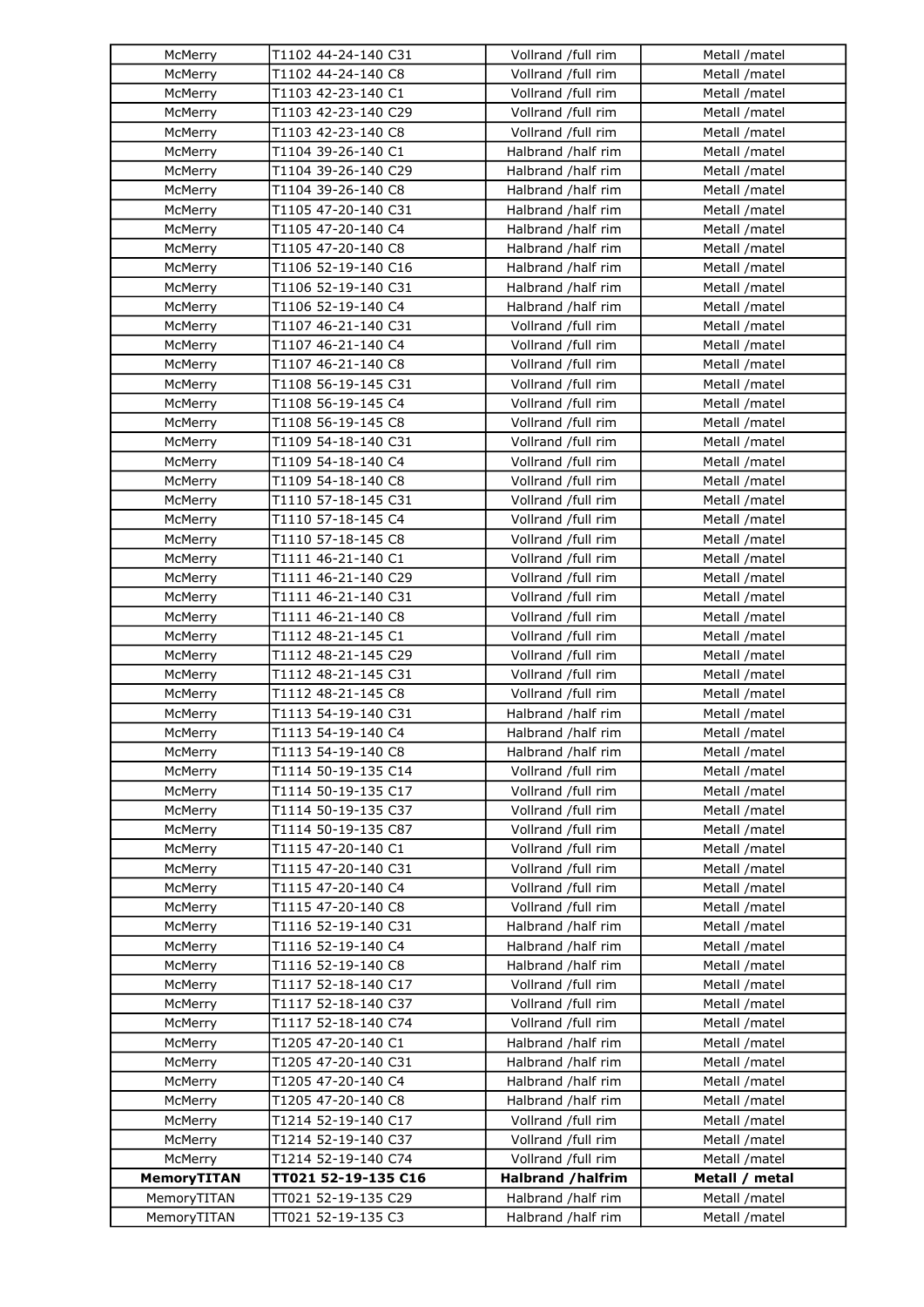| MemoryTITAN | TT021 52-19-135 C4                       | Halbrand /half rim                       | Metall /matel |
|-------------|------------------------------------------|------------------------------------------|---------------|
| MemoryTITAN | TT023 48-18-135 C31                      | Vollrand /full rim                       | Metall /matel |
| MemoryTITAN | TT023 48-19-130 C4                       | Vollrand /full rim                       | Metall /matel |
| MemoryTITAN | TT023 48-19-135 C8                       | Vollrand /full rim                       | Metall /matel |
| MemoryTITAN | TT027 48-19-135 C3                       | Halbrand /half rim                       | Metall /matel |
| MemoryTITAN | TT027 48-19-135 C31                      | Halbrand /half rim                       | Metall /matel |
| MemoryTITAN | TT027 48-19-135 C4                       | Halbrand /half rim                       | Metall /matel |
| MemoryTITAN | TT027 48-19-135 C8                       | Halbrand /half rim                       | Metall /matel |
| MemoryTITAN | TT032 54-19-140 C1                       | Vollrand /full rim                       | Metall /matel |
| MemoryTITAN | TT032 54-19-140 C3                       | Vollrand /full rim                       | Metall /matel |
| MemoryTITAN | TT032 54-19-140 C8                       | Vollrand /full rim                       | Metall /matel |
| MemoryTITAN | TT033 53-19-135 C16                      | Halbrand /half rim                       | Metall /matel |
| MemoryTITAN | TT033 53-19-135 C33                      | Halbrand /half rim                       | Metall /matel |
| MemoryTITAN | TT033 53-19-135 C4                       | Halbrand /half rim                       | Metall /matel |
| MemoryTITAN | TT038 49-18-135 C3                       | Halbrand /half rim                       | Metall /matel |
| MemoryTITAN | TT038 49-18-135 C4                       | Halbrand /half rim                       | Metall /matel |
| MemoryTITAN | TT038 49-18-135 C77                      | Halbrand /half rim                       | Metall /matel |
| MemoryTITAN | TT039 50-19-135 C3                       | Halbrand /half rim                       | Metall /matel |
| MemoryTITAN | TT039 50-19-135 C4                       | Halbrand /half rim                       | Metall /matel |
| MemoryTITAN | TT039 50-19-135 C77                      | Halbrand /half rim                       | Metall /matel |
| MemoryTITAN | TT041 53-19-140 C1                       | Vollrand /full rim                       | Metall /matel |
| MemoryTITAN | TT041 53-19-140 C31                      | Vollrand /full rim                       | Metall /matel |
| MemoryTITAN | TT041 53-19-140 C8                       | Vollrand /full rim                       | Metall /matel |
| MemoryTITAN | TT043 53-19-140 C16                      | Halbrand /half rim                       | Metall /matel |
| MemoryTITAN | TT043 53-19-140 C31                      | Halbrand /half rim                       | Metall /matel |
| MemoryTITAN | TT043 53-19-140 C4                       | Halbrand /half rim                       | Metall /matel |
| MemoryTITAN | TT044 56-19-145 C27                      | Halbrand /half rim                       | Metall /matel |
| MemoryTITAN | TT044 56-19-145 C31                      | Halbrand /half rim                       | Metall /matel |
| MemoryTITAN | TT044 56-19-145 C4                       | Halbrand /half rim                       |               |
|             |                                          | Halbrand /half rim                       | Metall /matel |
| MemoryTITAN | TT044 56-19-145 C8                       |                                          | Metall /matel |
| MemoryTITAN | TT045 50-19-135 C31                      | Halbrand /half rim                       | Metall /matel |
| MemoryTITAN | TT045 50-19-135 C4<br>TT045 50-19-135 C8 | Halbrand /half rim<br>Halbrand /half rim | Metall /matel |
| MemoryTITAN |                                          |                                          | Metall /matel |
| MemoryTITAN | TT048 48-19-135 C1                       | Vollrand /full rim                       | Metall /matel |
| MemoryTITAN | TT048 48-19-135 C24                      | Vollrand /full rim                       | Metall /matel |
| MemoryTITAN | TT048 48-19-135 C25                      | Vollrand /full rim                       | Metall /matel |
| MemoryTITAN | TT048 48-19-135 C26                      | Vollrand /full rim                       | Metall /matel |
| MemoryTITAN | TT049 51-19-138 C1                       | Vollrand /full rim                       | Metall /matel |
| MemoryTITAN | TT049 51-19-138 C24                      | Vollrand /full rim                       | Metall /matel |
| MemoryTITAN | TT049 51-19-138 C26                      | Vollrand /full rim                       | Metall /matel |
| MemoryTITAN | TT050 53-19-140 C1                       | Vollrand /full rim                       | Metall /matel |
| MemoryTITAN | TT050 53-19-140 C24                      | Vollrand /full rim                       | Metall /matel |
| MemoryTITAN | TT050 53-19-140 C25                      | Vollrand /full rim                       | Metall /matel |
| MemoryTITAN | TT052 52-19-140 C1                       | Vollrand /full rim                       | Metall /matel |
| MemoryTITAN | TT052 52-19-140 C31                      | Vollrand /full rim                       | Metall /matel |
| MemoryTITAN | TT052 52-19-140 C8                       | Vollrand /full rim                       | Metall /matel |
| MemoryTITAN | TT053 55-19-145 C1                       | Vollrand /full rim                       | Metall /matel |
| MemoryTITAN | TT053 55-19-145 C31                      | Vollrand /full rim                       | Metall /matel |
| MemoryTITAN | TT053 55-19-145 C16                      | Vollrand /full rim                       | Metall /matel |
| MemoryTITAN | TT054 44-23-140 C29                      | Vollrand /full rim                       | Metall /matel |
| MemoryTITAN | TT054 44-23-140 C31                      | Vollrand /full rim                       | Metall /matel |
| MemoryTITAN | TT054 44-23-140 C4                       | Vollrand /full rim                       | Metall /matel |
| MemoryTITAN | TT054 44-23-140 C8                       | Vollrand /full rim                       | Metall /matel |
| MemoryTITAN | TT055 44-23-140 C1                       | Halbrand /half rim                       | Metall /matel |
| MemoryTITAN | TT055 44-23-140 C29                      | Halbrand /half rim                       | Metall /matel |
| MemoryTITAN | TT055 44-23-140 C31                      | Halbrand /half rim                       | Metall /matel |
| MemoryTITAN | TT055 44-23-140 C8                       | Halbrand /half rim                       | Metall /matel |
| MemoryTITAN | TT056 56-19-145 C1                       | Vollrand /full rim                       | Metall /matel |
| MemoryTITAN | TT056 56-19-145 C31                      | Vollrand /full rim                       | Metall /matel |
| MemoryTITAN | TT056 56-19-145 C8                       | Vollrand /full rim                       | Metall /matel |
| MemoryTITAN | TT058 50-19-135 C1                       | Vollrand /full rim                       | Metall /matel |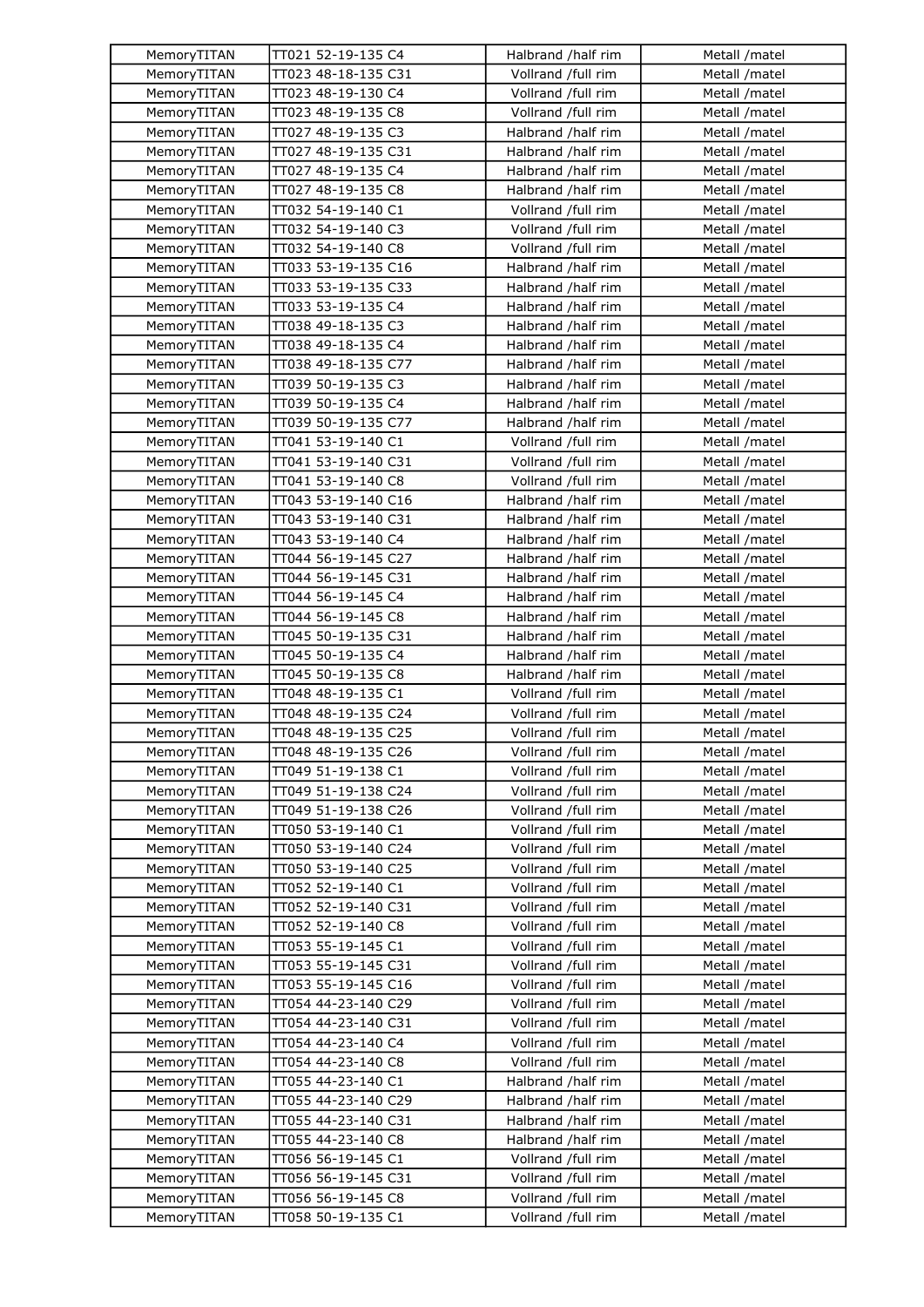| MemoryTITAN | TT058 50-19-135 C31 | Vollrand /full rim | Metall /matel |
|-------------|---------------------|--------------------|---------------|
| MemoryTITAN | TT058 50-19-135 C4  | Vollrand /full rim | Metall /matel |
| MemoryTITAN | TT058 50-19-135 C8  | Vollrand /full rim | Metall /matel |
| MemoryTITAN | TT059 42-23-140 C1  | Vollrand /full rim | Metall /matel |
| MemoryTITAN | TT059 42-23-140 C29 | Vollrand /full rim | Metall /matel |
| MemoryTITAN | TT059 42-23-140 C31 | Vollrand /full rim | Metall /matel |
| MemoryTITAN | TT059 42-23-140 C8  | Vollrand /full rim | Metall /matel |
| MemoryTITAN | TT060 49-18-135 C16 | Vollrand /full rim | Metall /matel |
| MemoryTITAN | TT060 49-18-135 C31 | Vollrand /full rim | Metall /matel |
| MemoryTITAN | TT060 49-18-135 C4  | Vollrand /full rim | Metall /matel |
| MemoryTITAN | TT061 52-18-140 C31 | Vollrand /full rim | Metall /matel |
| MemoryTITAN | TT061 52-18-140 C4  | Vollrand /full rim | Metall /matel |
| MemoryTITAN | TT061 52-18-140 C8  | Vollrand /full rim | Metall /matel |
| MemoryTITAN | TT062 54-19-140 C16 | Vollrand /full rim | Metall /matel |
| MemoryTITAN | TT062 54-19-140 C31 | Vollrand /full rim | Metall /matel |
|             |                     |                    |               |
| MemoryTITAN | TT062 54-19-140 C4  | Vollrand /full rim | Metall /matel |
| MemoryTITAN | TT063 53-18-140 C1  | Vollrand /full rim | Metall /matel |
| MemoryTITAN | TT063 53-18-140 C31 | Vollrand /full rim | Metall /matel |
| MemoryTITAN | TT063 53-18-140 C4  | Vollrand /full rim | Metall /matel |
| MemoryTITAN | TT063 53-18-140 C8  | Vollrand /full rim | Metall /matel |
| MemoryTITAN | TT064 49-19-135 C1  | Halbrand /half rim | Metall /matel |
| MemoryTITAN | TT064 49-19-135 C16 | Halbrand /half rim | Metall /matel |
| MemoryTITAN | TT064 49-19-135 C31 | Halbrand /half rim | Metall /matel |
| MemoryTITAN | TT064 49-19-135 C4  | Halbrand /half rim | Metall /matel |
| MemoryTITAN | TT065 52-19-140 C1  | Halbrand /half rim | Metall /matel |
| MemoryTITAN | TT065 52-19-140 C31 | Halbrand /half rim | Metall /matel |
| MemoryTITAN | TT065 52-19-140 C8  | Halbrand /half rim | Metall /matel |
| MemoryTITAN | TT067 56-19-145 C1  | Halbrand /half rim | Metall /matel |
| MemoryTITAN | TT067 56-19-145 C31 | Halbrand /half rim | Metall /matel |
| MemoryTITAN | TT067 56-19-145 C8  | Halbrand /half rim | Metall /matel |
| MemoryTITAN | TT068 50-19-135 C31 | Halbrand /half rim | Metall /matel |
| MemoryTITAN | TT068 50-19-135 C4  | Halbrand /half rim | Metall /matel |
| MemoryTITAN | TT068 50-19-135 C8  | Halbrand /half rim | Metall /matel |
| MemoryTITAN | TT069 48-19-130 C16 | Vollrand /full rim | Metall /matel |
| MemoryTITAN | TT069 48-19-130 C31 | Vollrand /full rim | Metall /matel |
| MemoryTITAN | TT069 48-19-130 C4  | Vollrand /full rim | Metall /matel |
| MemoryTITAN | TT070 42-24-140 C1  | Halbrand /half rim | Metall /matel |
| MemoryTITAN | TT070 42-24-140 C29 | Halbrand /half rim | Metall /matel |
| MemoryTITAN | TT070 42-24-140 C31 | Halbrand /half rim | Metall /matel |
| MemoryTITAN | TT070 42-24-140 C8  | Halbrand /half rim | Metall /matel |
| MemoryTITAN | TT071 40-25-140 C29 | Vollrand /full rim | Metall /matel |
| MemoryTITAN | TT071 40-25-140 C31 | Vollrand /full rim | Metall /matel |
| MemoryTITAN | TT071 40-25-140 C8  | Vollrand /full rim | Metall /matel |
| MemoryTITAN | TT072 40-25-140 C21 | Vollrand /full rim | Metall /matel |
| MemoryTITAN | TT072 40-25-140 C28 | Vollrand /full rim | Metall /matel |
| MemoryTITAN | TT072 40-25-140 C31 | Vollrand /full rim | Metall /matel |
| MemoryTITAN | TT072 40-25-140 C8  | Vollrand /full rim | Metall /matel |
| MemoryTITAN | TT08 47-19-135 C1   | Halbrand /half rim | Metall /matel |
| MemoryTITAN | TT08 47-20-135 C3   | Halbrand /half rim | Metall /matel |
| MemoryTITAN | TT08 47-20-135 C16  | Halbrand /half rim | Metall /matel |
| MemoryTITAN | TT181 52-19-135 C27 | Halbrand /half rim | Metall /matel |
| MemoryTITAN | TT181 52-18-135 C31 | Halbrand /half rim | Metall /matel |
| MemoryTITAN | TT181 52-19-135 C4  | Halbrand /half rim | Metall /matel |
| MemoryTITAN | TT181 52-19-135 C8  | Halbrand /half rim | Metall /matel |
| MemoryTITAN | TT086 52-19-140 C1  | Halbrand /half rim | Metall /matel |
| MemoryTITAN | TT086 52-19-140 C31 | Halbrand /half rim | Metall /matel |
| MemoryTITAN | TT086 52-19-140 C4  | Halbrand /half rim | Metall /matel |
| MemoryTITAN | TT086 52-19-140 C8  | Halbrand /half rim | Metall /matel |
| MemoryTITAN | TT186 52-19-140 C27 | Halbrand /half rim | Metall /matel |
| MemoryTITAN | TT186 52-19-140 C30 | Halbrand /half rim | Metall /matel |
|             | TT186 52-19-140 C4  | Halbrand /half rim |               |
| MemoryTITAN |                     |                    | Metall /matel |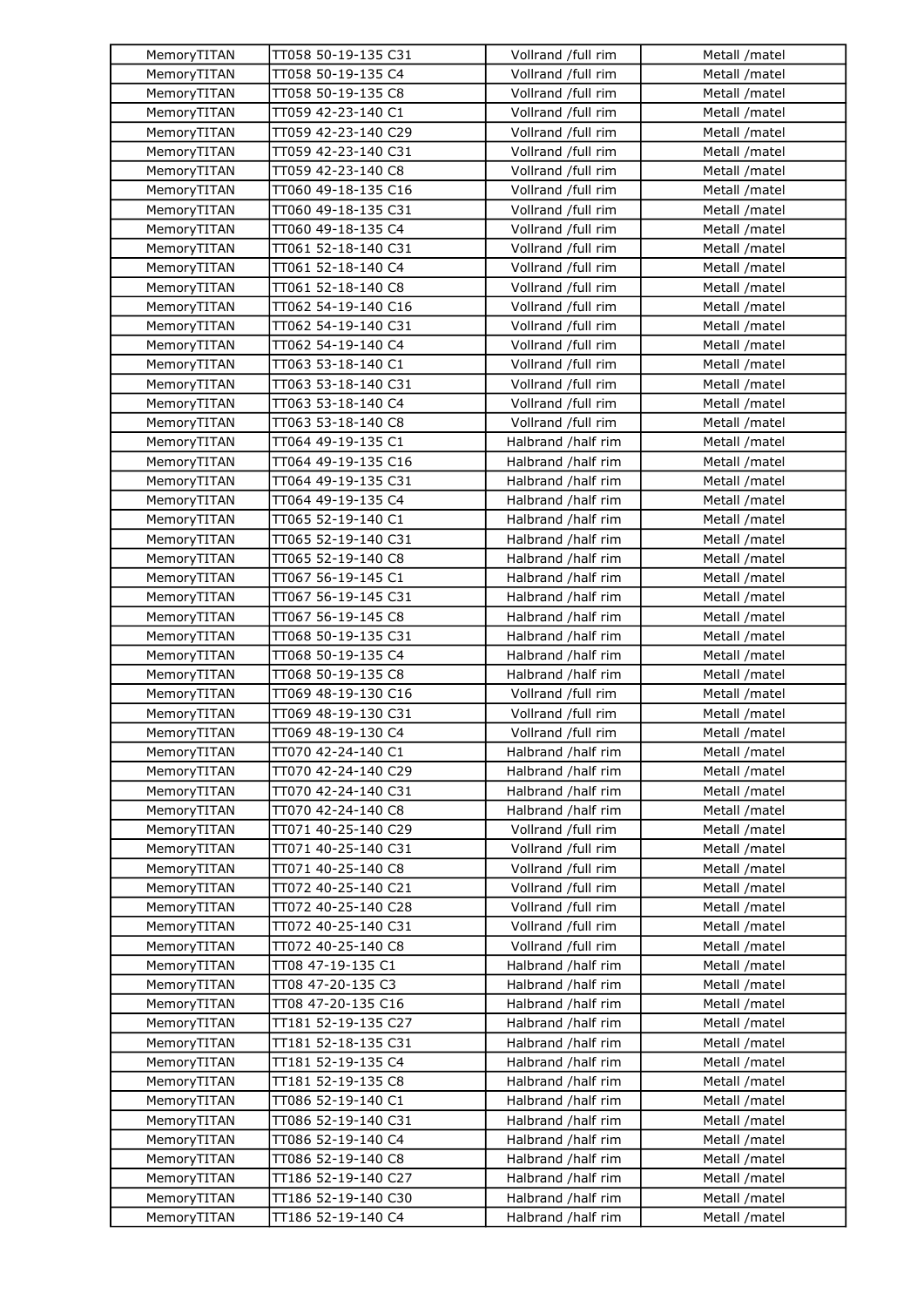| MemoryTITAN | TT186 52-19-140 C8  | Halbrand /half rim | Metall /matel |
|-------------|---------------------|--------------------|---------------|
| MemoryTITAN | TT087 47-18-130 C27 | Vollrand /full rim | Metall /matel |
| MemoryTITAN | TT087 47-18-130 C31 | Vollrand /full rim | Metall /matel |
| MemoryTITAN | TT187 47-18-130 C4  | Vollrand /full rim | Metall /matel |
| MemoryTITAN | TT187 47-18-130 C74 | Vollrand /full rim | Metall /matel |
| MemoryTITAN | TT187 47-18-130 C8  | Vollrand /full rim | Metall /matel |
| MemoryTITAN | TT088 50-18-135 C27 | Vollrand /full rim | Metall /matel |
| MemoryTITAN | TT088 50-18-135 C31 | Vollrand /full rim | Metall /matel |
| MemoryTITAN | TT188 50-18-135 C4  | Vollrand /full rim | Metall /matel |
| MemoryTITAN | TT188 50-18-135 C74 | Vollrand /full rim | Metall /matel |
| MemoryTITAN | TT188 50-18-135 C8  | Vollrand /full rim | Metall /matel |
| MemoryTITAN | TT090 52-19-140 C31 | Halbrand /half rim | Metall /matel |
| MemoryTITAN | TT090 52-19-140 C4  | Halbrand /half rim | Metall /matel |
| MemoryTITAN | TT090 52-19-140 C8  | Halbrand /half rim | Metall /matel |
| MemoryTITAN | TT091 48-19-135 C31 | Vollrand /full rim | Metall /matel |
|             |                     | Vollrand /full rim |               |
| MemoryTITAN | TT091 48-19-135 C4  |                    | Metall /matel |
| MemoryTITAN | TT091 48-19-135 C8  | Vollrand /full rim | Metall /matel |
| MemoryTITAN | TT193 52-19-140 C31 | Vollrand /full rim | Metall /matel |
| MemoryTITAN | TT193 52-19-140 C4  | Vollrand /full rim | Metall /matel |
| MemoryTITAN | TT193 52-19-140 C8  | Vollrand /full rim | Metall /matel |
| MemoryTITAN | TT095 50-19-135 C27 | Halbrand /half rim | Metall /matel |
| MemoryTITAN | TT095 50-19-135 C31 | Halbrand /half rim | Metall /matel |
| MemoryTITAN | TT095 50-19-135 C4  | Halbrand /half rim | Metall /matel |
| MemoryTITAN | TT195 50-19-135 C27 | Halbrand /half rim | Metall /matel |
| MemoryTITAN | TT195 50-19-135 C30 | Halbrand /half rim | Metall /matel |
| MemoryTITAN | TT195 50-19-135 C4  | Halbrand /half rim | Metall /matel |
| MemoryTITAN | TT195 50-19-135 C8  | Halbrand /half rim | Metall /matel |
| MemoryTITAN | TT096 50-19-135 C27 | Vollrand /full rim | Metall /matel |
| MemoryTITAN | TT096 50-19-135 C31 | Vollrand /full rim | Metall /matel |
| MemoryTITAN | TT096 50-19-135 C8  | Vollrand /full rim | Metall /matel |
| MemoryTITAN | TT097 50-16-130 C1  | Halbrand /half rim | Metall /matel |
| MemoryTITAN | TT097 50-16-130 C3  | Halbrand /half rim | Metall /matel |
| MemoryTITAN | TT097 50-16-130 C74 | Halbrand /half rim | Metall /matel |
| MemoryTITAN | TT098 53-16-135 C1  | Halbrand /half rim | Metall /matel |
| MemoryTITAN | TT098 53-16-135 C3  | Halbrand /half rim | Metall /matel |
| MemoryTITAN | TT098 53-16-135 C74 | Halbrand /half rim | Metall /matel |
| MemoryTITAN | TT099 50-19-135 C31 | Vollrand /full rim | Metall /matel |
| MemoryTITAN | TT099 50-19-135 C4  | Vollrand /full rim | Metall /matel |
| MemoryTITAN | TT099 50-19-135 C8  | Vollrand /full rim | Metall /matel |
| MemoryTITAN | TT100 50-18-135 C1  | Vollrand /full rim | Metall /matel |
| MemoryTITAN | TT100 50-18-135 C13 | Vollrand /full rim | Metall /matel |
| MemoryTITAN | TT100 50-18-135 C18 | Vollrand /full rim | Metall /matel |
| MemoryTITAN | TT100 50-18-135 C23 | Vollrand /full rim | Metall /matel |
| MemoryTITAN | TT101 52-18-140 C1  | Vollrand /full rim | Metall /matel |
| MemoryTITAN | TT101 52-18-140 C13 | Vollrand /full rim | Metall /matel |
| MemoryTITAN | TT101 52-18-140 C18 | Vollrand /full rim | Metall /matel |
| MemoryTITAN | TT101 52-18-140 C23 | Vollrand /full rim | Metall /matel |
| MemoryTITAN | TT102 55-18-140 C1  | Vollrand /full rim | Metall /matel |
| MemoryTITAN | TT102 55-18-140 C24 | Vollrand /full rim | Metall /matel |
| MemoryTITAN | TT102 55-18-140 C8  | Vollrand /full rim | Metall /matel |
| MemoryTITAN | TT103 58-18-145 C1  | Vollrand /full rim | Metall /matel |
| MemoryTITAN | TT103 58-18-145 C24 | Vollrand /full rim | Metall /matel |
| MemoryTITAN | TT103 58-18-145 C8  | Vollrand /full rim | Metall /matel |
| MemoryTITAN | TT104 54-19-140 C1  | Halbrand /half rim | Metall /matel |
| MemoryTITAN | TT104 54-19-140 C31 | Halbrand /half rim | Metall /matel |
| MemoryTITAN | TT104 54-19-140 C8  | Halbrand /half rim | Metall /matel |
| MemoryTITAN | TT108 47-21-135 C1  | Halbrand /half rim | Metall /matel |
| MemoryTITAN | TT108 47-21-135 C31 | Halbrand /half rim | Metall /matel |
| MemoryTITAN | TT108 47-21-135 C8  | Halbrand /half rim | Metall /matel |
|             |                     | Halbrand /half rim | Metall /matel |
| MemoryTITAN | TT121 52-19-140 C16 |                    |               |
| MemoryTITAN | TT121 52-19-140 C31 | Halbrand /half rim | Metall /matel |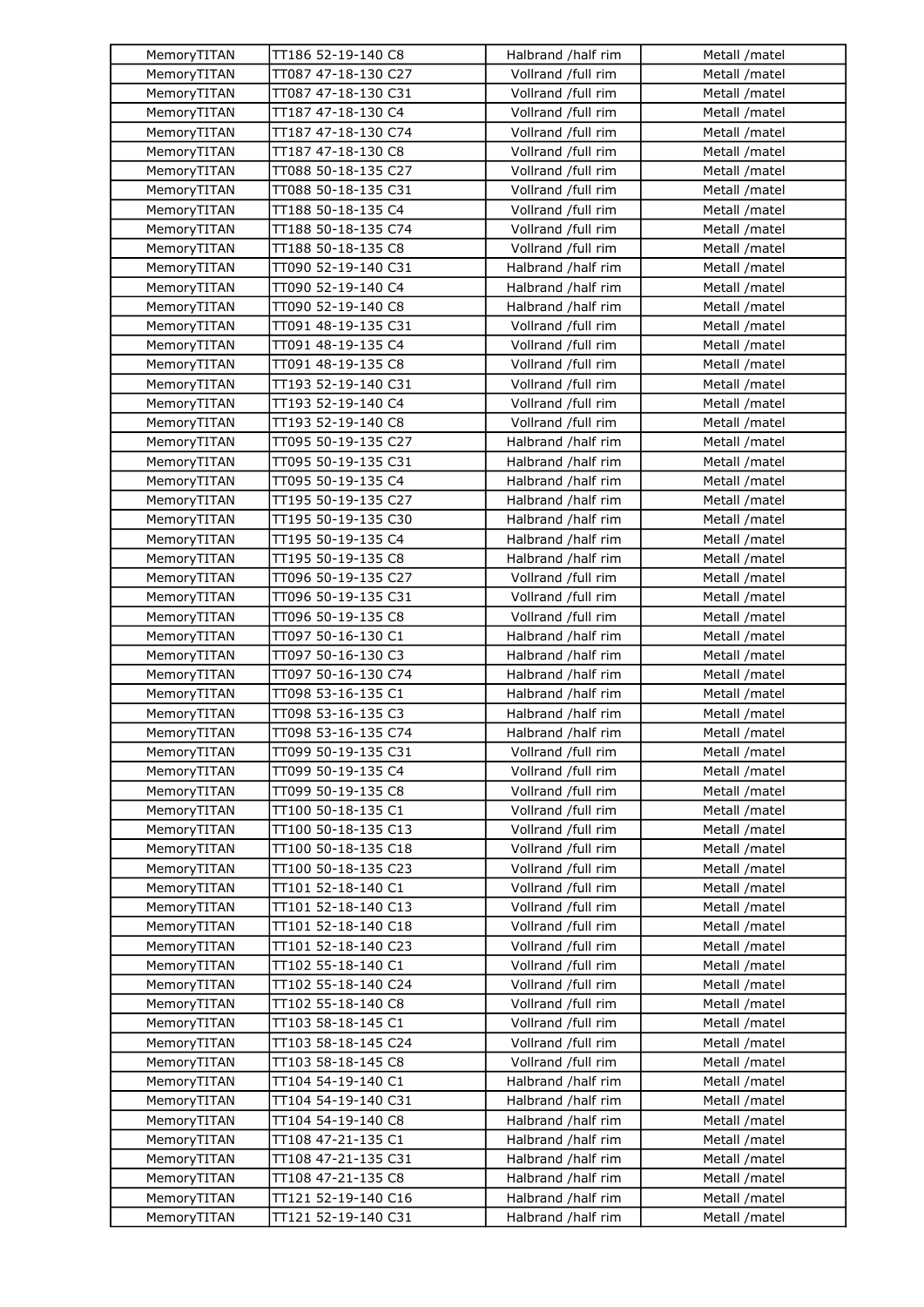| MemoryTITAN | TT121 52-19-140 C4                        | Halbrand /half rim | Metall /matel |
|-------------|-------------------------------------------|--------------------|---------------|
| MemoryTITAN | TT129 46-19-135 C1                        | Vollrand /full rim | Metall /matel |
| MemoryTITAN | TT129 46-19-135 C31                       | Vollrand /full rim | Metall /matel |
| MemoryTITAN | TT129 46-19-135 C8                        | Vollrand /full rim | Metall /matel |
| MemoryTITAN | TT130 51-19-135 C1                        | Vollrand /full rim | Metall /matel |
| MemoryTITAN | TT130 51-19-135 C31                       | Vollrand /full rim | Metall /matel |
| MemoryTITAN | TT130 51-19-135 C8                        | Vollrand /full rim | Metall /matel |
| MemoryTITAN | TT137 51-19-135 C31                       | Halbrand /half rim | Metall /matel |
| MemoryTITAN | TT137 51-19-135 C4                        | Halbrand /half rim | Metall /matel |
| MemoryTITAN | TT137 51-19-135 C8                        | Halbrand /half rim | Metall /matel |
| MemoryTITAN | TT143 53-18-140 C27                       | Halbrand /half rim | Metall /matel |
| MemoryTITAN | TT143 53-18-140 C31                       | Halbrand /half rim | Metall /matel |
| MemoryTITAN | TT143 53-18-140 C4                        | Halbrand /half rim | Metall /matel |
| MemoryTITAN | TT143 53-18-140 C8                        | Halbrand /half rim | Metall /matel |
| MemoryTITAN | TT144 56-18-145 C27                       | Halbrand /half rim | Metall /matel |
|             |                                           |                    |               |
| MemoryTITAN | TT144 56-18-145 C31                       | Halbrand /half rim | Metall /matel |
| MemoryTITAN | TT144 56-18-145 C4                        | Halbrand /half rim | Metall /matel |
| MemoryTITAN | TT144 56-18-145 C8                        | Halbrand /half rim | Metall /matel |
| MemoryTITAN | TT166 54-19-140 C27                       | Halbrand /half rim | Metall /matel |
| MemoryTITAN | TT166 54-19-140 C31                       | Halbrand /half rim | Metall /matel |
| MemoryTITAN | TT166 54-19-140 C4                        | Halbrand /half rim | Metall /matel |
| MemoryTITAN | TT166 54-19-140 C8                        | Halbrand /half rim | Metall /matel |
| MemoryTITAN | TT366 54-19-140 C27                       | Halbrand /half rim | Metall /matel |
| MemoryTITAN | TT366 54-19-140 C30                       | Halbrand /half rim | Metall /matel |
| MemoryTITAN | TT366 54-19-140 C4                        | Halbrand /half rim | Metall /matel |
| MemoryTITAN | TT366 54-19-140 C8                        | Halbrand /half rim | Metall /matel |
| MemoryTITAN | TT170 42-23-140 C1                        | Halbrand /half rim | Metall /matel |
| MemoryTITAN | TT170 42-23-140 C29                       | Halbrand /half rim | Metall /matel |
| MemoryTITAN | TT170 42-23-140 C31                       | Halbrand /half rim | Metall /matel |
| MemoryTITAN | TT170 42-23-140 C8                        | Halbrand /half rim | Metall /matel |
| MemoryTITAN | TT173 46-21-135 C2                        | Vollrand /full rim | Metall /matel |
| MemoryTITAN | TT173 46-21-135 C29                       | Vollrand /full rim | Metall /matel |
| MemoryTITAN | TT173 46-21-135 C30                       | Vollrand /full rim | Metall /matel |
| MemoryTITAN | TT173 46-21-135 C8                        | Vollrand /full rim | Metall /matel |
| MemoryTITAN | TT174 48-21-135 C1                        | Vollrand /full rim | Metall /matel |
| MemoryTITAN | TT174 48-21-135 C2                        | Vollrand /full rim | Metall /matel |
| MemoryTITAN | TT174 48-21-135 C31                       | Vollrand /full rim | Metall /matel |
| MemoryTITAN | TT174 48-21-135 C4                        | Vollrand /full rim | Metall /matel |
| MemoryTITAN | TT174 48-21-135 C8                        | Vollrand /full rim | Metall /matel |
| MemoryTITAN | TT175 50-21-140 C2                        | Vollrand /full rim | Metall /matel |
| MemoryTITAN | TT175 50-21-140 C3                        | Vollrand /full rim | Metall /matel |
| MemoryTITAN | TT175 50-21-140 C8                        | Vollrand /full rim | Metall /matel |
| MemoryTITAN | TT176 44-20-130 C29                       | Vollrand /full rim | Metall /matel |
| MemoryTITAN | TT176 44-20-130 C3                        | Vollrand /full rim | Metall /matel |
| MemoryTITAN | TT176 44-20-130 C4                        | Vollrand /full rim | Metall /matel |
| MemoryTITAN | TT176 44-20-130 C8                        | Vollrand /full rim | Metall /matel |
| MemoryTITAN | TT176 44-20-130 C82                       | Vollrand /full rim | Metall /matel |
| MemoryTITAN | TT183 52-19-135 C27                       | Vollrand /full rim | Metall /matel |
| MemoryTITAN | TT183 52-19-135 C4                        | Vollrand /full rim | Metall /matel |
| MemoryTITAN | TT183 52-19-135 C8                        | Vollrand /full rim | Metall /matel |
| MemoryTITAN | TT184 54-19-140 C27                       | Vollrand /full rim | Metall /matel |
| MemoryTITAN | TT184 54-19-140 C4                        | Vollrand /full rim | Metall /matel |
| MemoryTITAN | TT184 54-19-140 C8                        | Vollrand /full rim | Metall /matel |
| MemoryTITAN | TT187 47-18-130 C4                        | Vollrand /full rim | Metall /matel |
| MemoryTITAN | TT187 47-18-130 C74                       | Vollrand /full rim | Metall /matel |
| MemoryTITAN | TT187 47-18-130 C8                        | Vollrand /full rim | Metall /matel |
| MemoryTITAN | TT188 50-18-135 C4                        | Vollrand /full rim | Metall /matel |
|             |                                           |                    |               |
| MemoryTITAN | TT188 50-18-135 C74<br>TT188 50-18-135 C8 | Vollrand /full rim | Metall /matel |
| MemoryTITAN |                                           | Vollrand /full rim | Metall /matel |
| MemoryTITAN | TT199 50-19-135 C27                       | Vollrand /full rim | Metall /matel |
| MemoryTITAN | TT199 50-19-135 C4                        | Vollrand /full rim | Metall /matel |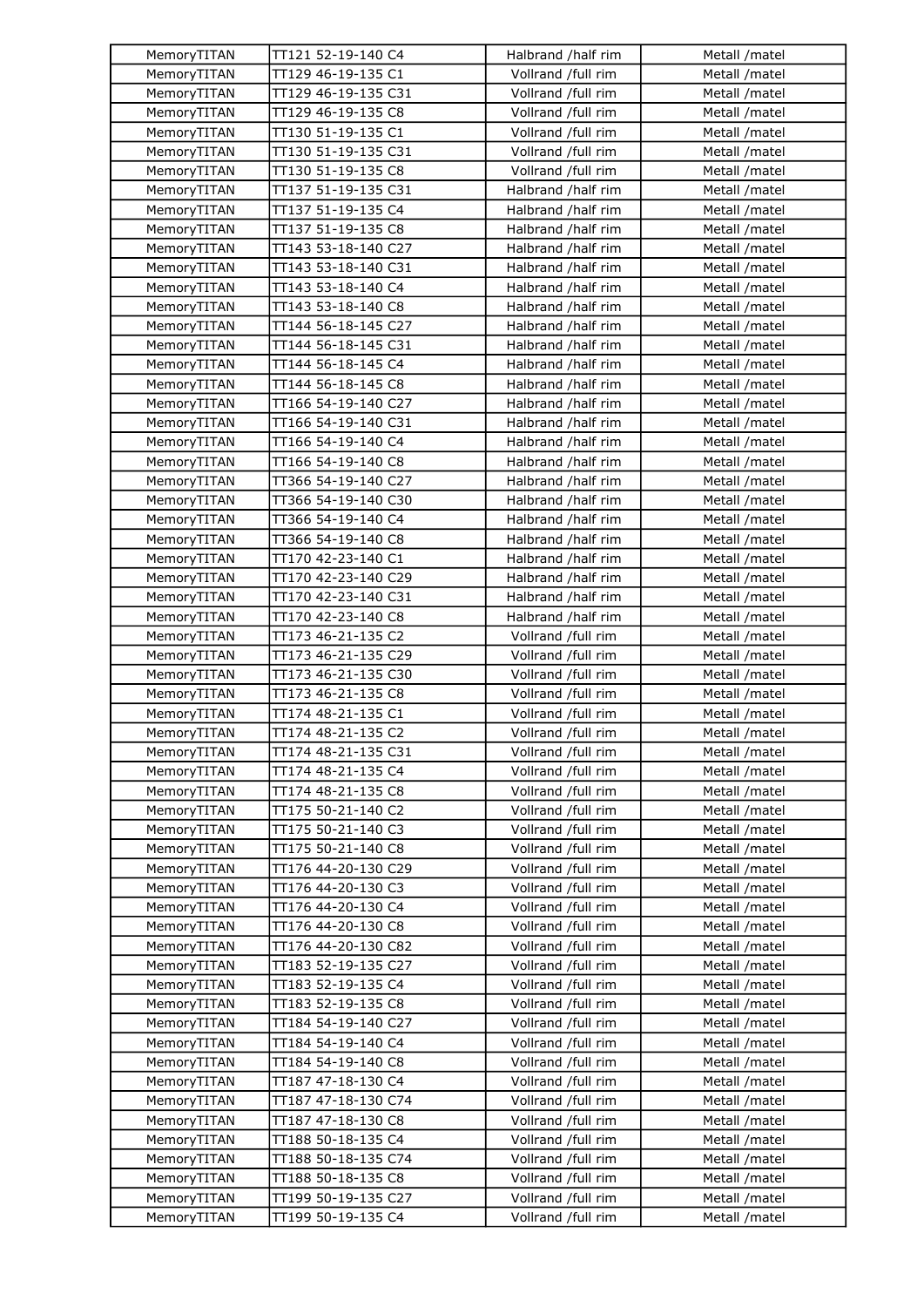| MemoryTITAN | TT199 50-19-135 C8   | Vollrand /full rim | Metall /matel  |
|-------------|----------------------|--------------------|----------------|
| MemoryTITAN | TT2013 53-19-140 C29 | Randlose /rimless  | Metall /matel  |
| MemoryTITAN | TT2013 53-19-140 C4  | Randlose /rimless  | Metall /matel  |
| MemoryTITAN | TT2013 53-19-140 C8  | Randlose /rimless  | Metall /matel  |
| MemoryTITAN | TT205 52-19-140 C1   | Halbrand /half rim | Metall /matel  |
| MemoryTITAN | TT205 52-19-140 C31  | Halbrand /half rim | Metall /matel  |
| MemoryTITAN | TT205 52-19-140 C8   | Halbrand /half rim | Metall /matel  |
| MemoryTITAN | TT206 56-19-145 C1   | Halbrand /half rim | Metall /matel  |
| MemoryTITAN | TT206 56-19-145 C31  | Halbrand /half rim | Metall /matel  |
| MemoryTITAN | TT206 56-19-145 C8   | Halbrand /half rim | Metall /matel  |
| MemoryTITAN | TT207 53-19-144 C31  | Vollrand /full rim | Metall /matel  |
| MemoryTITAN | TT207 53-19-144 C4   | Vollrand /full rim | Metall /matel  |
| MemoryTITAN | TT207 53-19-144 C8   | Vollrand /full rim | Metall /matel  |
| MemoryTITAN | TT208 55-19-145 C31  | Vollrand /full rim | Metall /matel  |
| MemoryTITAN | TT208 55-19-145 C4   | Vollrand /full rim | Metall /matel  |
| MemoryTITAN | TT243 53-19-149 C16  | Halbrand /half rim | Metall /matel  |
| MemoryTITAN | TT243 53-19-149 C31  | Halbrand /half rim | Metall /matel  |
| MemoryTITAN | TT243 53-19-149 C4   | Halbrand /half rim | Metall /matel  |
| MemoryTITAN | TT244 56-19 145 C16  | Halbrand /half rim | Metall /matel  |
| MemoryTITAN | TT244 56-19_145 C31  | Halbrand /half rim | Metall /matel  |
| MemoryTITAN | TT244 56-19_145 C8   | Halbrand /half rim | Metall /matel  |
| MemoryTITAN | TT208 55-19-145 C8   | Vollrand /full rim | Metall /matel  |
|             | TT266 54-19-140 C1   |                    |                |
| MemoryTITAN |                      | Halbrand /half rim | Metall /matel  |
| MemoryTITAN | TT266 54-19-140 C16  | Halbrand /half rim | Metall /matel  |
| MemoryTITAN | TT266 54-19-140 C4   | Halbrand /half rim | Metall /matel  |
| MemoryTITAN | TT266 54-19-140 C48  | Halbrand /half rim | Metall /matel  |
| MemoryTITAN | TT303 48-19-135 C3   | Halbrand /half rim | Metall /matel  |
| MemoryTITAN | TT303 48-19-135 C4   | Halbrand /half rim | Metall /matel  |
| MemoryTITAN | TT303 48-19-135 C8   | Halbrand /half rim | Metall /matel  |
| MemoryTITAN | TT303 48-19-135 C82  | Halbrand /half rim | Metall /matel  |
| MemoryTITAN | TT304 50-19-135 C31  | Vollrand /full rim | Metall /matel  |
| MemoryTITAN | TT304 50-19-135 C4   | Vollrand /full rim | Metall /matel  |
| MemoryTITAN | TT304 50-19-135 C8   | Vollrand /full rim | Metall /matel  |
| MemoryTITAN | TT305 52-19-140 C31  | Vollrand /full rim | Metall /matel  |
| MemoryTITAN | TT305 52-19-140 C4   | Vollrand /full rim | Metall /matel  |
| MemoryTITAN | TT305 52-19-140 C8   | Vollrand /full rim | Metall /matel  |
| MemoryTITAN | TT330 46-19-130 C4   | Vollrand /full rim | Metall /matel  |
| MemoryTITAN | TT330 46-19-130 C8   | Vollrand /full rim | Metall /matel  |
| MemoryTITAN | TT330 46-19-130 C82  | Vollrand /full rim | Metall /matel  |
| MemoryTITAN | TT333 50-20-135 C1   | Vollrand /full rim | Metall /matel  |
| MemoryTITAN | TT333 50-20-135 C16  | Vollrand /full rim | Metall /matel  |
| MemoryTITAN | TT333 50-20-135 C31  | Vollrand /full rim | Metall /matel  |
| MemoryTITAN | TT337 55-18-145 C1   | Halbrand /half rim | Metall /matel  |
| MemoryTITAN | TT337 55-18-145 C16  | Halbrand /half rim | Metall /matel  |
| MemoryTITAN | TT337 55-18-145 C31  | Halbrand /half rim | Metall / matel |
| MemoryTITAN | TT338 48-19-130 C13  | Halbrand /half rim | Metall /matel  |
| MemoryTITAN | TT338 48-19-130 C24  | Halbrand /half rim | Metall /matel  |
| MemoryTITAN | TT338 48-19-130 C33  | Halbrand /half rim | Metall /matel  |
| MemoryTITAN | TT366 54-19-140 C27  | Halbrand /half rim | Metall /matel  |
| MemoryTITAN | TT366 54-19-140 C30  | Halbrand /half rim | Metall /matel  |
| MemoryTITAN | TT366 54-19-140 C4   | Halbrand /half rim | Metall /matel  |
| MemoryTITAN | TT366 54-19-140 C8   | Halbrand /half rim | Metall / matel |
| MemoryTITAN | TT4001 54-19-140 C4  | Vollrand /full rim | Metall /matel  |
| MemoryTITAN | TT4001 54-19-140 C6  | Vollrand /full rim | Metall /matel  |
| MemoryTITAN | TT4001 54-19-140 C61 | Vollrand /full rim | Metall /matel  |
| MemoryTITAN | TT4002 54-19-140 C4  | Vollrand /full rim | Metall /matel  |
| MemoryTITAN | TT4002 54-19-140 C6  | Vollrand /full rim | Metall /matel  |
| MemoryTITAN | TT4002 54-19-140 C61 | Vollrand /full rim | Metall /matel  |
| MemoryTITAN | TT4003 52-19-140 C4  | Vollrand /full rim | Metall /matel  |
| MemoryTITAN | TT4003 52-19-140 C6  | Vollrand /full rim | Metall /matel  |
| MemoryTITAN | TT4003 52-19-140 C61 | Vollrand /full rim | Metall /matel  |
|             |                      |                    |                |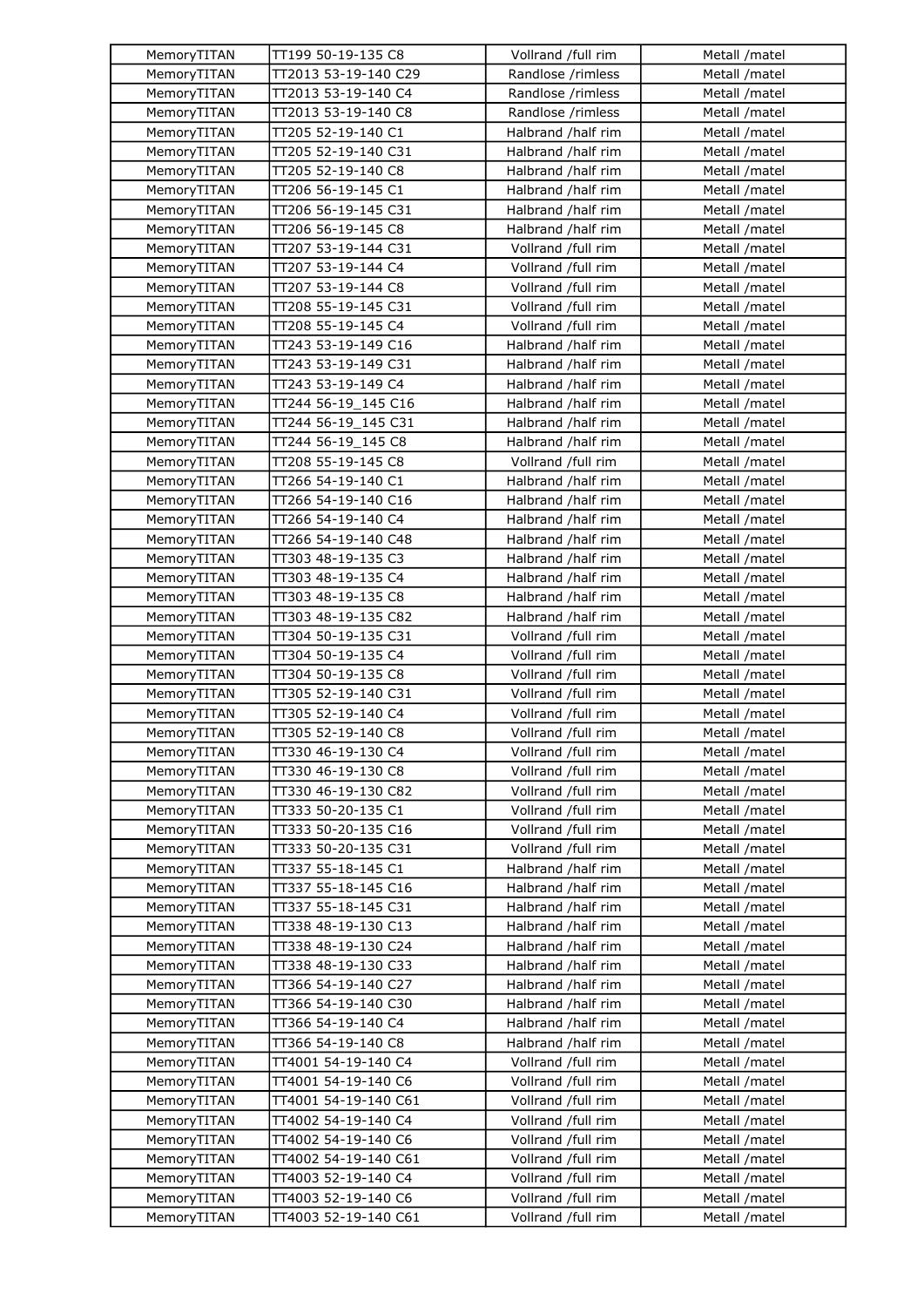| MemoryTITAN                | TT4004 52-19-140 C4  | Vollrand /full rim | Metall /matel |
|----------------------------|----------------------|--------------------|---------------|
| MemoryTITAN                | TT4004 52-19-140 C6  | Vollrand /full rim | Metall /matel |
| MemoryTITAN                | TT4004 52-19-140 C61 | Vollrand /full rim | Metall /matel |
| MemoryTITAN                | TT4005 47-21-140 C29 | Vollrand /full rim | Metall /matel |
| MemoryTITAN                | TT4005 47-21-140 C4  | Vollrand /full rim | Metall /matel |
| MemoryTITAN                | TT4005 47-21-140 C6  | Vollrand /full rim | Metall /matel |
| MemoryTITAN                | TT4005 47-21-140 C61 | Vollrand /full rim | Metall /matel |
| MemoryTITAN                | TT4006 49-21-145 C29 | Vollrand /full rim | Metall /matel |
| MemoryTITAN                | TT4006 49-21-145 C4  | Vollrand /full rim | Metall /matel |
| MemoryTITAN                | TT4006 49-21-145 C6  | Vollrand /full rim | Metall /matel |
| MemoryTITAN                | TT4006 49-21-145 C61 | Vollrand /full rim | Metall /matel |
| MemoryTITAN                | TT4007 44-21-140 C4  | Vollrand /full rim | Metall /matel |
| MemoryTITAN                | TT4007 44-21-140 C6  | Vollrand /full rim | Metall /matel |
| MemoryTITAN                | TT4007 44-21-140 C61 | Vollrand /full rim | Metall /matel |
| MemoryTITAN                | TT4008 54-18-140 C1  | Vollrand /full rim | Metall /matel |
| MemoryTITAN                | TT4008 54-18-140 C4  | Vollrand /full rim | Metall /matel |
| MemoryTITAN                | TT4008 54-18-140 C6  | Vollrand /full rim | Metall /matel |
| MemoryTITAN                | TT440 52-19-140 C1   | Vollrand /full rim | Metall /matel |
| MemoryTITAN                | TT440 52-19-140 C2   | Vollrand /full rim | Metall /matel |
| MemoryTITAN                | TT440 52-19-140 C8   | Vollrand /full rim | Metall /matel |
|                            | TT442 54-20-140 C1   | Halbrand /half rim | Metall /matel |
| MemoryTITAN<br>MemoryTITAN | TT442 54-20-140 C16  | Halbrand /half rim | Metall /matel |
| MemoryTITAN                |                      |                    |               |
|                            | TT442 54-20-140 C2   | Halbrand /half rim | Metall /matel |
| MemoryTITAN                | TT442 54-20-140 C29  | Halbrand /half rim | Metall /matel |
| MemoryTITAN                | TT442 54-19-140 C31  | Halbrand /half rim | Metall /matel |
| MemoryTITAN                | TT443 56-18-145 C1   | Vollrand /full rim | Metall /matel |
| MemoryTITAN                | TT443 56-18-145 C2   | Vollrand /full rim | Metall /matel |
| MemoryTITAN                | TT443 56-18-145 C16  | Vollrand /full rim | Metall /matel |
| MemoryTITAN                | TT444 54-20-140 C1   | Vollrand /full rim | Metall /matel |
| MemoryTITAN                | TT444 54-20-140 C16  | Vollrand /full rim | Metall /matel |
| MemoryTITAN                | TT444 54-20-140 C2   | Vollrand /full rim | Metall /matel |
| MemoryTITAN                | TT444 54-20-140 C29  | Vollrand /full rim | Metall /matel |
| MemoryTITAN                | TT444 54-20-140 C3   | Vollrand /full rim | Metall /matel |
| MemoryTITAN                | TT445 53-19-140 C1   | Vollrand /full rim | Metall /matel |
| MemoryTITAN                | TT445 53-19-140 C2   | Vollrand /full rim | Metall /matel |
| MemoryTITAN                | TT445 53-19-140 C29  | Vollrand /full rim | Metall /matel |
| MemoryTITAN                | TT445 53-19-140 C16  | Vollrand /full rim | Metall /matel |
| MemoryTITAN                | TT445 53-19-140 C3   | Vollrand /full rim | Metall /matel |
| MemoryTITAN                | TT446 59-18-150 C1   | Vollrand /full rim | Metall /matel |
| MemoryTITAN                | TT446 59-18-150 C2   | Vollrand /full rim | Metall /matel |
| MemoryTITAN                | TT446 59-18-150 C16  | Vollrand /full rim | Metall /matel |
| MemoryTITAN                | TT446 59-18-150 C29  | Vollrand /full rim | Metall /matel |
| MemoryTITAN                | TT447 57-19-145 C1   | Halbrand /half rim | Metall /matel |
| MemoryTITAN                | TT447 57-19-145 C16  | Halbrand /half rim | Metall /matel |
| MemoryTITAN                | TT447 57-19-145 C2   | Halbrand /half rim | Metall /matel |
| MemoryTITAN                | TT447 57-19-145 C31  | Halbrand /half rim | Metall /matel |
| MemoryTITAN                | TT448 56-15-135 C1   | Vollrand /full rim | Metall /matel |
| MemoryTITAN                | TT448 56-15-135 C8   | Vollrand /full rim | Metall /matel |
| MemoryTITAN                | TT449 60-15-140 C1   | Vollrand /full rim | Metall /matel |
| MemoryTITAN                | TT449 60-15-140 C8   | Vollrand /full rim | Metall /matel |
| MemoryTITAN                | TT450 60-15-145 C1   | Vollrand /full rim | Metall /matel |
| MemoryTITAN                | TT450 60-15-145 C8   | Vollrand /full rim | Metall /matel |
| MemoryTITAN                | TT512 48-21-140 C16  | Vollrand /full rim | Metall /matel |
| MemoryTITAN                | TT512 48-21-140 C29  | Vollrand /full rim | Metall /matel |
| MemoryTITAN                | TT512 48-21-140 C31  | Vollrand /full rim | Metall /matel |
| MemoryTITAN                | TT512 48-21-140 C4   | Vollrand /full rim | Metall /matel |
| MemoryTITAN                | TT513 49-21-145 C1   | Vollrand /full rim | Metall /matel |
| MemoryTITAN                | TT513 49-21-145 C16  | Vollrand /full rim | Metall /matel |
| MemoryTITAN                | TT513 49-21-145 C31  | Vollrand /full rim | Metall /matel |
| MemoryTITAN                | TT514 51-21-145 C1   | Vollrand /full rim | Metall /matel |
| MemoryTITAN                | TT514 51-21-145 C16  | Vollrand /full rim | Metall /matel |
|                            |                      |                    |               |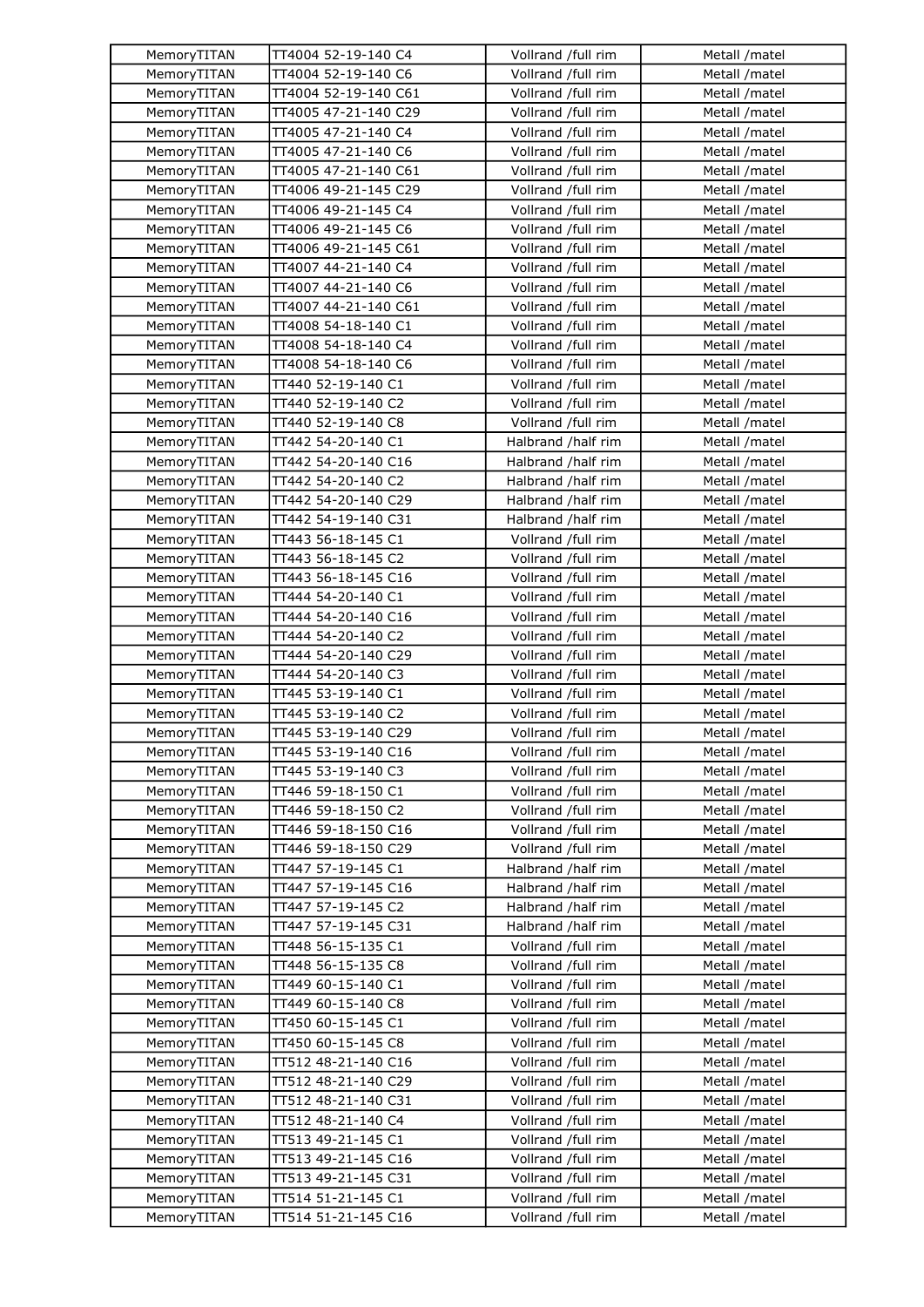| MemoryTITAN | TT514 51-21-145 C31 | Vollrand /full rim | Metall /matel |
|-------------|---------------------|--------------------|---------------|
| MemoryTITAN | TT515 50-21-145 C1  | Vollrand /full rim | Metall /matel |
| MemoryTITAN | TT515 50-21-145 C16 | Vollrand /full rim | Metall /matel |
| MemoryTITAN | TT515 50-21-145 C31 | Vollrand /full rim | Metall /matel |
| MemoryTITAN | TT517 50-20-145 C29 | Vollrand /full rim | Metall /matel |
| MemoryTITAN | TT517 50-20-145 C31 | Vollrand /full rim | Metall /matel |
| MemoryTITAN | TT517 50-20-145 C8  | Vollrand /full rim | Metall /matel |
| MemoryTITAN | TT528 49-21-145 C1  | Vollrand /full rim | Metall /matel |
| MemoryTITAN | TT528 49-21-145 C24 | Vollrand /full rim | Metall /matel |
| MemoryTITAN | TT528 49-21-145 C31 | Vollrand /full rim | Metall /matel |
| MemoryTITAN | TT528 49-21-145 C8  | Vollrand /full rim | Metall /matel |
| MemoryTITAN | TT529 47-21-140 C1  | Vollrand /full rim | Metall /matel |
| MemoryTITAN | TT529 47-21-140 C24 | Vollrand /full rim | Metall /matel |
| MemoryTITAN | TT529 47-21-140 C31 | Vollrand /full rim | Metall /matel |
| MemoryTITAN | TT529 47-21-140 C8  | Vollrand /full rim | Metall /matel |
| MemoryTITAN | TT530 45-21-140 C1  | Vollrand /full rim | Metall /matel |
| MemoryTITAN | TT530 45-21-140 C24 | Vollrand /full rim | Metall /matel |
| MemoryTITAN | TT530 45-21-140 C29 | Vollrand /full rim | Metall /matel |
| MemoryTITAN | TT530 45-21-140 C31 | Vollrand /full rim | Metall /matel |
| MemoryTITAN | TT530 45-21-140 C8  | Vollrand /full rim | Metall /matel |
| MemoryTITAN | TT531 47-21-135 C1  | Vollrand /full rim | Metall /matel |
| MemoryTITAN | TT531 47-21-135 C2  | Vollrand /full rim | Metall /matel |
| MemoryTITAN | TT531 47-21-135 C29 | Vollrand /full rim | Metall /matel |
| MemoryTITAN | TT531 47-21-135 C31 | Vollrand /full rim | Metall /matel |
|             | TT531 47-21-135 C4  | Vollrand /full rim | Metall /matel |
| MemoryTITAN |                     |                    |               |
| MemoryTITAN | TT531 47-21-135 C8  | Vollrand /full rim | Metall /matel |
| MemoryTITAN | TT532 49-21-135 C29 | Vollrand /full rim | Metall /matel |
| MemoryTITAN | TT532 49-21-135 C31 | Vollrand /full rim | Metall /matel |
| MemoryTITAN | TT532 49-21-135 C8  | Vollrand /full rim | Metall /matel |
| MemoryTITAN | TT534 47-21-135 C2  | Halbrand /half rim | Metall /matel |
| MemoryTITAN | TT534 47-21-135 C29 | Halbrand /half rim | Metall /matel |
| MemoryTITAN | TT534 47-21-135 C31 | Halbrand /half rim | Metall /matel |
| MemoryTITAN | TT534 47-21-135 C8  | Halbrand /half rim | Metall /matel |
| MemoryTITAN | TT535 49-21-135 C1  | Halbrand /half rim | Metall /matel |
| MemoryTITAN | TT535 49-21-135 C2  | Halbrand /half rim | Metall /matel |
| MemoryTITAN | TT535 49-21-140 C31 | Halbrand /half rim | Metall /matel |
| MemoryTITAN | TT535 49-21-135 C8  | Halbrand /half rim | Metall /matel |
| MemoryTITAN | TT536 46-21-140 C1  | Vollrand /full rim | Metall /matel |
| MemoryTITAN | TT536 46-21-140 C4  | Vollrand /full rim | Metall /matel |
| MemoryTITAN | TT536 46-21-140 C8  | Vollrand /full rim | Metall /matel |
| MemoryTITAN | TT537 48-21-140 C1  | Vollrand /full rim | Metall /matel |
| MemoryTITAN | TT537 48-21-140 C31 | Vollrand /full rim | Metall /matel |
| MemoryTITAN | TT537 48-21-140 C8  | Vollrand /full rim | Metall /matel |
| MemoryTITAN | TT541 44-21-135 C1  | Vollrand /full rim | Metall /matel |
| MemoryTITAN | TT541 44-21-135 C24 | Vollrand /full rim | Metall /matel |
| MemoryTITAN | TT541 44-21-135 C29 | Vollrand /full rim | Metall /matel |
| MemoryTITAN | TT541 44-21-135 C8  | Vollrand /full rim | Metall /matel |
| MemoryTITAN | TT542 46-21-135 C13 | Vollrand /full rim | Metall /matel |
| MemoryTITAN | TT542 46-21-135 C24 | Vollrand /full rim | Metall /matel |
| MemoryTITAN | TT542 46-21-135 C8  | Vollrand /full rim | Metall /matel |
| MemoryTITAN | TT542 46-21-135 C82 | Vollrand /full rim | Metall /matel |
| MemoryTITAN | TT543 48-21-140 C13 | Vollrand /full rim | Metall /matel |
| MemoryTITAN | TT543 48-21-140 C24 | Vollrand /full rim | Metall /matel |
| MemoryTITAN | TT543 48-21-140 C4  | Vollrand /full rim | Metall /matel |
| MemoryTITAN | TT543 48-21-140 C8  | Vollrand /full rim | Metall /matel |
| MemoryTITAN | TT544 50-21-145 C1  | Vollrand /full rim | Metall /matel |
| MemoryTITAN | TT544 50-21-145 C13 | Vollrand /full rim | Metall /matel |
| MemoryTITAN | TT544 50-21-145 C24 | Vollrand /full rim | Metall /matel |
| MemoryTITAN | TT544 50-21-145 C8  | Vollrand /full rim | Metall /matel |
| MemoryTITAN | TT901 47-21-135 C1  | Halbrand /half rim | Metall /matel |
| MemoryTITAN | TT901 47-21-135 C16 | Halbrand /half rim | Metall /matel |